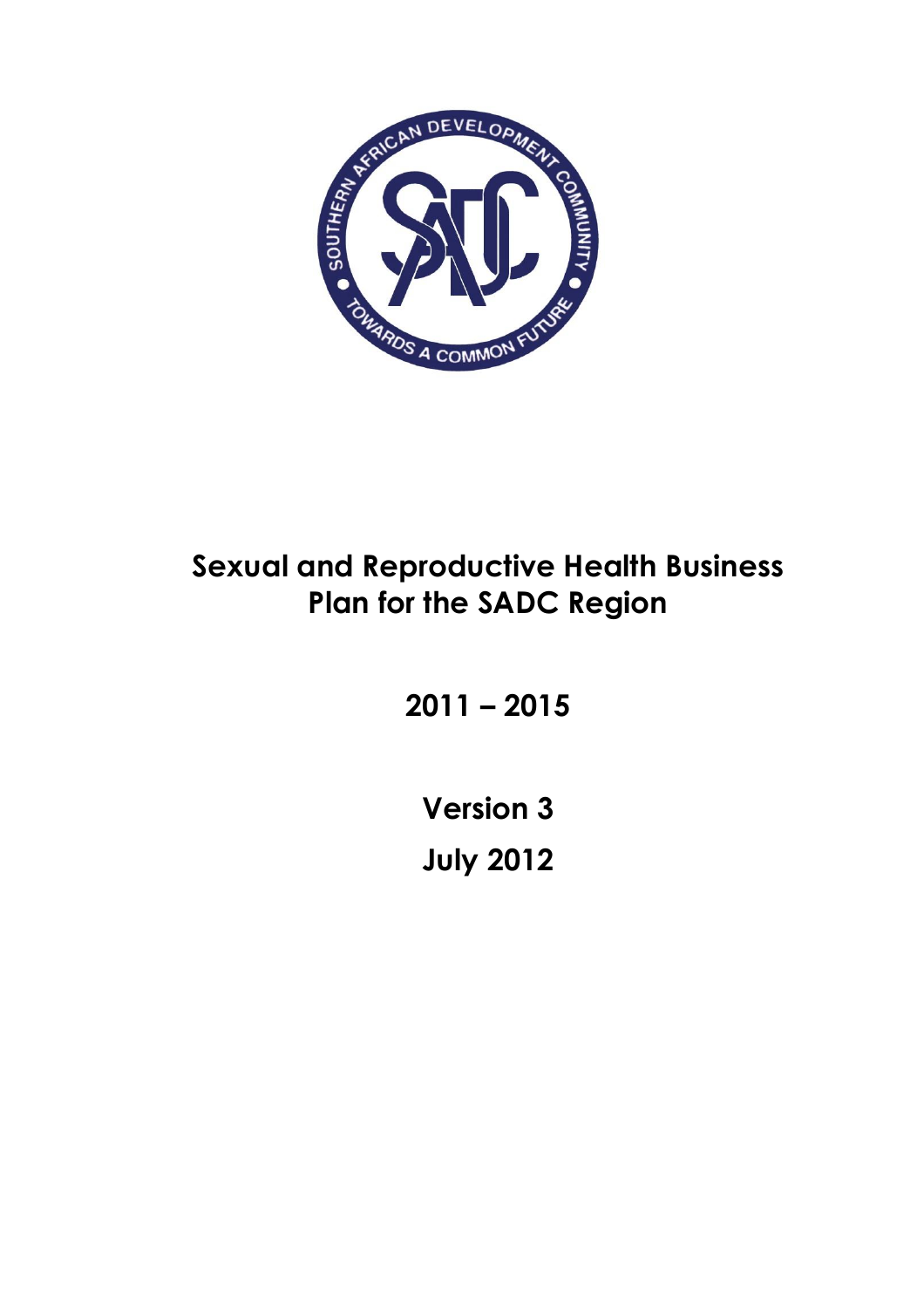# **Foreword**

**Acknowledgements**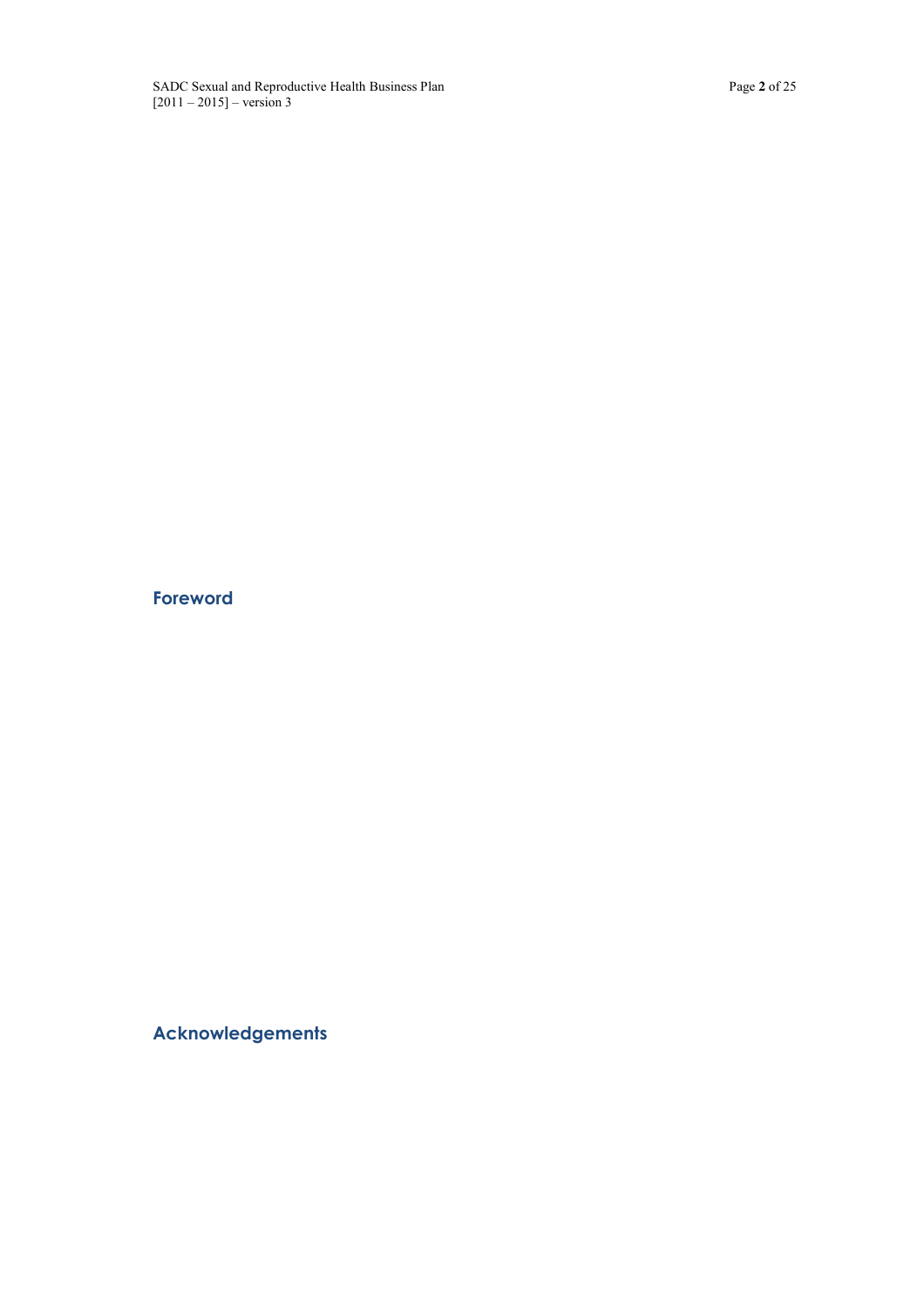## **Executive Summary**

This SRH business plan (2011 – 2015) is based on the SADC Sexual and Reproductive Health Strategy for the SADC region (2006-2015). The Strategic plan captures five key objectives to obtain the goal of a healthy sexual and reproductive life for all SADC citizens. The Business plan is the plan of the SADC secretariat to support the realization of the changes envisioned in the Strategic plan, and is grounded on the regional comparative advantages of SADC to advocate and influence the envisaged changes.

The burden of unmet need in sexual and reproductive health remains significant in the region. It is estimated that three-quarters of maternal deaths can be prevented by increasing women's access to comprehensive reproductive health services, including antenatal care, skilled attendants during childbirth, emergency obstetric care (including post-abortion care), maternal nutrition, postpartum care for mothers, and family planning. Early engagement in sex, early marriage, and low use of contraceptives are key precursors to early childbearing, high fertility, high child mortality, and low levels of female education. A study by WHO (2007) found that pregnancy is the leading cause of death among young women aged 15-19 worldwide, with complications during childbirth and unsafe abortions being major risk factors. Also the lack of financial resources is one of the key factors undermining progress towards universal access to SRH and safe motherhood services in sub-Saharan Africa.

In addressing the above and other priority SRH needs in the region, the business plan focuses on a number of key priorities including deliberate efforts needed to reposition family planning and making services more accessible, guaranteeing safe motherhood, preventing of abortion and management of complications resulting from unsafe abortion, integrating SRH with HIV and AIDS, TB and Malaria including PMTCT and nutrition, targeting vulnerable groups including orphans, vulnerable children, youth and their carers; and enhancing sexual reproductive health services for adolescent and youth who constitute the majority of people in the region. Many of these actions are also based on the various global and regional commitments that MS have signed including the MDGs, SADC Protocol on Health (2004) and the Maputo Plan of Action (2006).

The business plan has the goal to '*Accelerate the attainment of healthy sexual and reproductive life for all SADC Citizens*' that is derived from the SRH Strategic framework and an outcome result, supported by five output result areas. These are illustrated below:

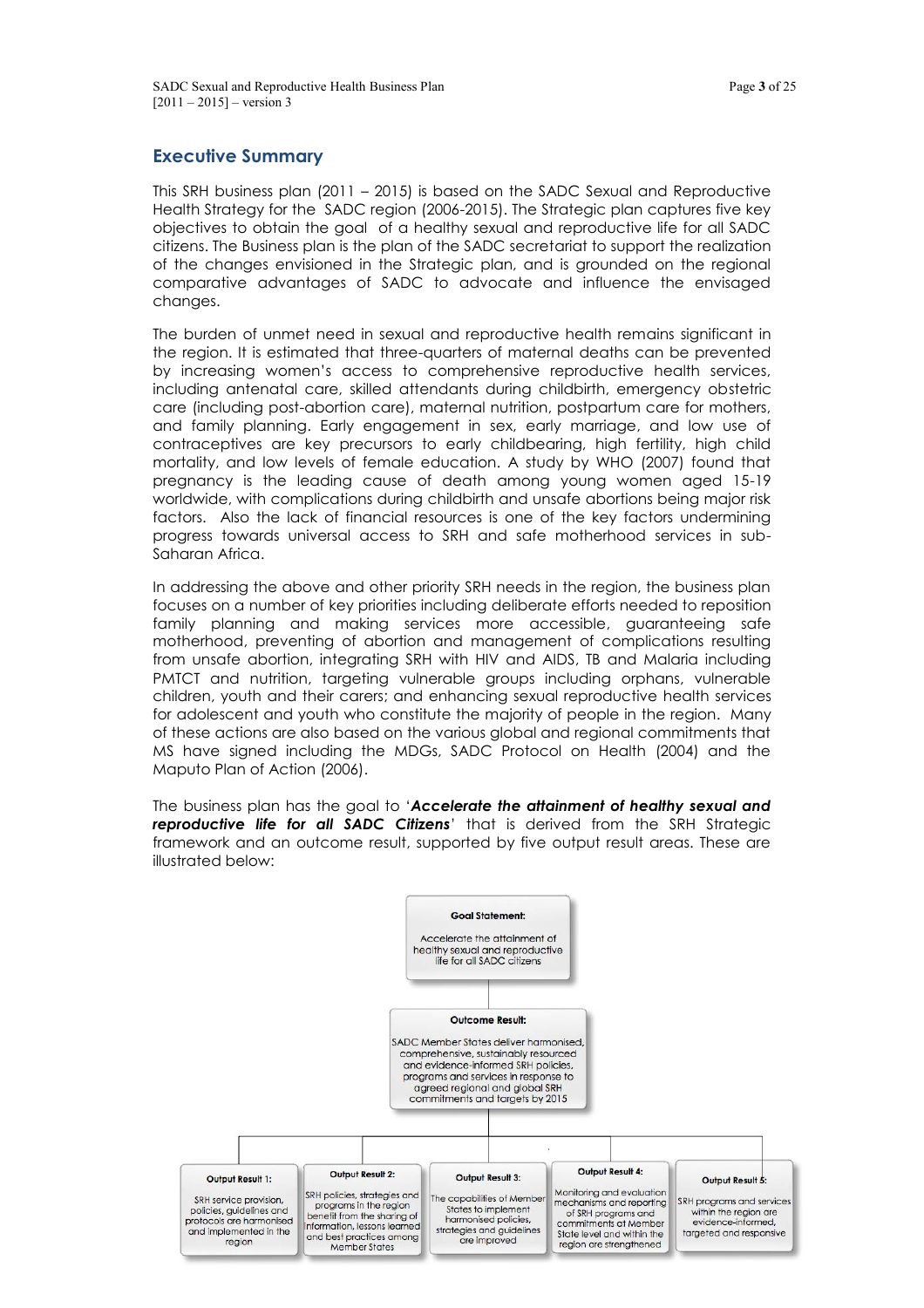The output results are based on the comparative advantages of the Secretariat that includes coordinating regional interventions, policy development and harmonization, advocacy, capacity development, information sharing, facilitating regional M&E and reporting, tracking progress; and resource mobilisation.

The business plan covers a five-year period to 2015 and has an indicative budget of USD 2,516,744.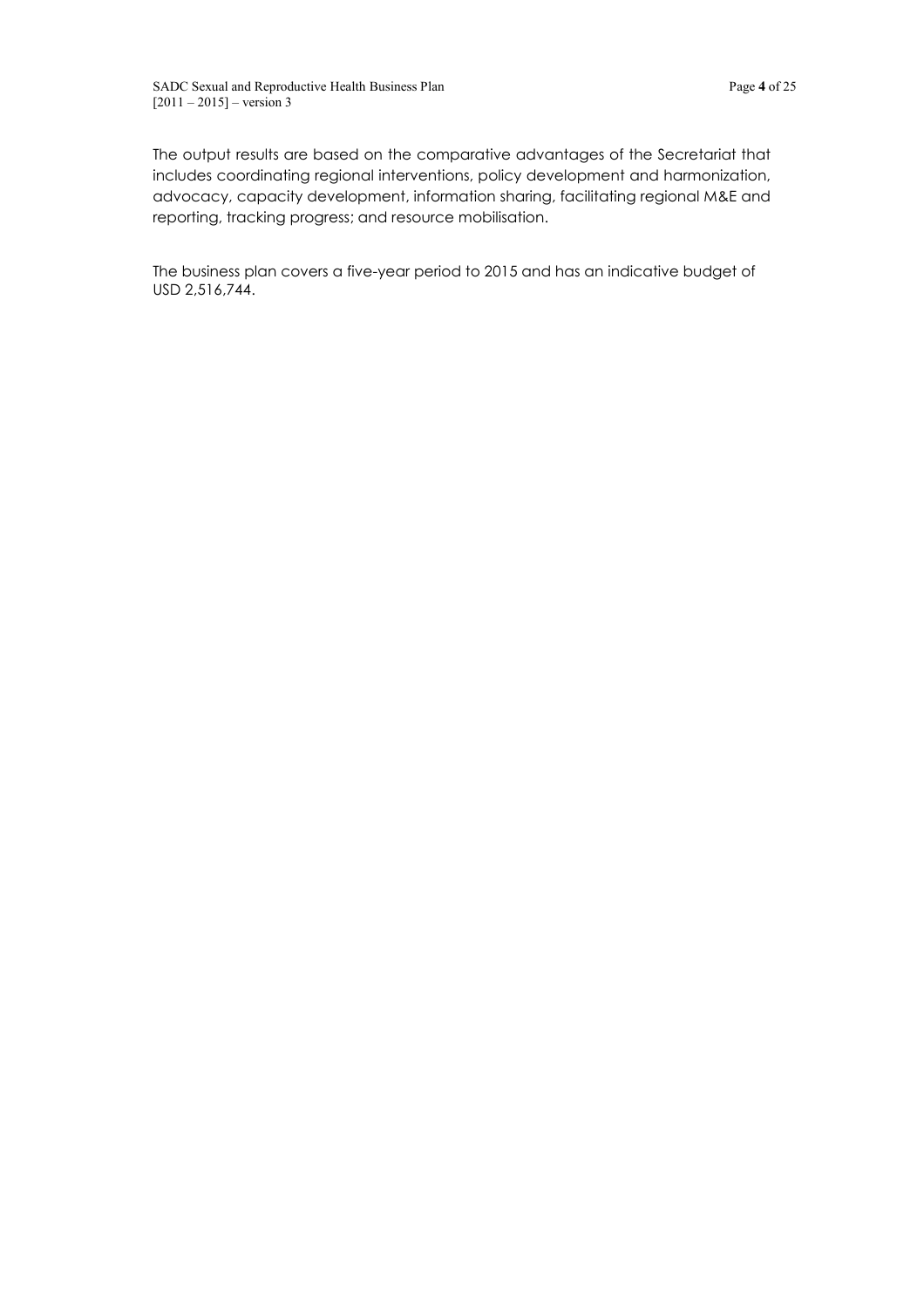# **Table of Contents**

|                  | List of acronyms                                                                | 6              |
|------------------|---------------------------------------------------------------------------------|----------------|
| 1.               | <b>Introduction</b>                                                             | 7              |
| 2.               | <b>Context of the business plan</b>                                             | $\overline{7}$ |
| 2.1              | Overview of SRH in Southern Africa                                              | 7              |
| 2.2              | Sexual and Reproductive Health Strategy for the SADC region 2006 – 2015         | 9              |
| 2.2.1            | Goal and objectives                                                             | 10             |
| 2.2.2            | Priorities for action                                                           | 10             |
| 2.3              | Major policy commitments guiding the business plan                              | 11             |
| $\mathbf{3}$ .   | <b>Sexual and Reproductive Health Business Plan</b>                             | 13             |
| 3.1              | Comparative advantages of the SADC Secretariat                                  | 13             |
| 3.2              | Priorities of the business plan                                                 | 13             |
| 3.3              | Results framework                                                               | 14             |
| 3.3.1            | <b>Goal Statement</b>                                                           | 14             |
| 3.3.2            | Outcome and output results                                                      | 15             |
| 3.3.3            | Output results and actions                                                      | 16             |
| $\overline{4}$ . | <b>Implementation of the Business Plan</b>                                      | 18             |
| 4.1              | SADC Secretariat accountability                                                 | 18             |
| 4.2              | Roles and responsibilities of the political, operational and stakeholder levels | 18             |
| 4.3              | Institutional arrangements of the SRH unit                                      | 20             |
| 5.               | Monitoring and evaluation of the business plan                                  | 21             |
| 6.               | Cost proposal                                                                   | 21             |
| 7.               | Operational plan                                                                | 23             |
|                  | List of annexes;                                                                |                |
|                  | 1: Operational Plan                                                             |                |
|                  | 2: List of references                                                           |                |
|                  | List of figures:                                                                |                |
|                  | 1: Percentage of recent births that were mistimed and unwanted                  |                |
|                  | 2: Fertility rates and population growth in SADC countries                      |                |
|                  | 3. Outcome results of business plan derived from SRH Strategic Framework        |                |
|                  | 4: Institutional arrangements                                                   |                |
|                  | List of boxes:                                                                  |                |
|                  | 1: Priority actions of the SRH strategy 2006 - 2015                             |                |
|                  | List of tables:                                                                 |                |
|                  | 1: MDGs 4,5 and 6 and targets                                                   |                |
|                  | 2. Outcome results and associated output results                                |                |
|                  | 3: Costs of each of the outcome result areas                                    |                |
|                  |                                                                                 |                |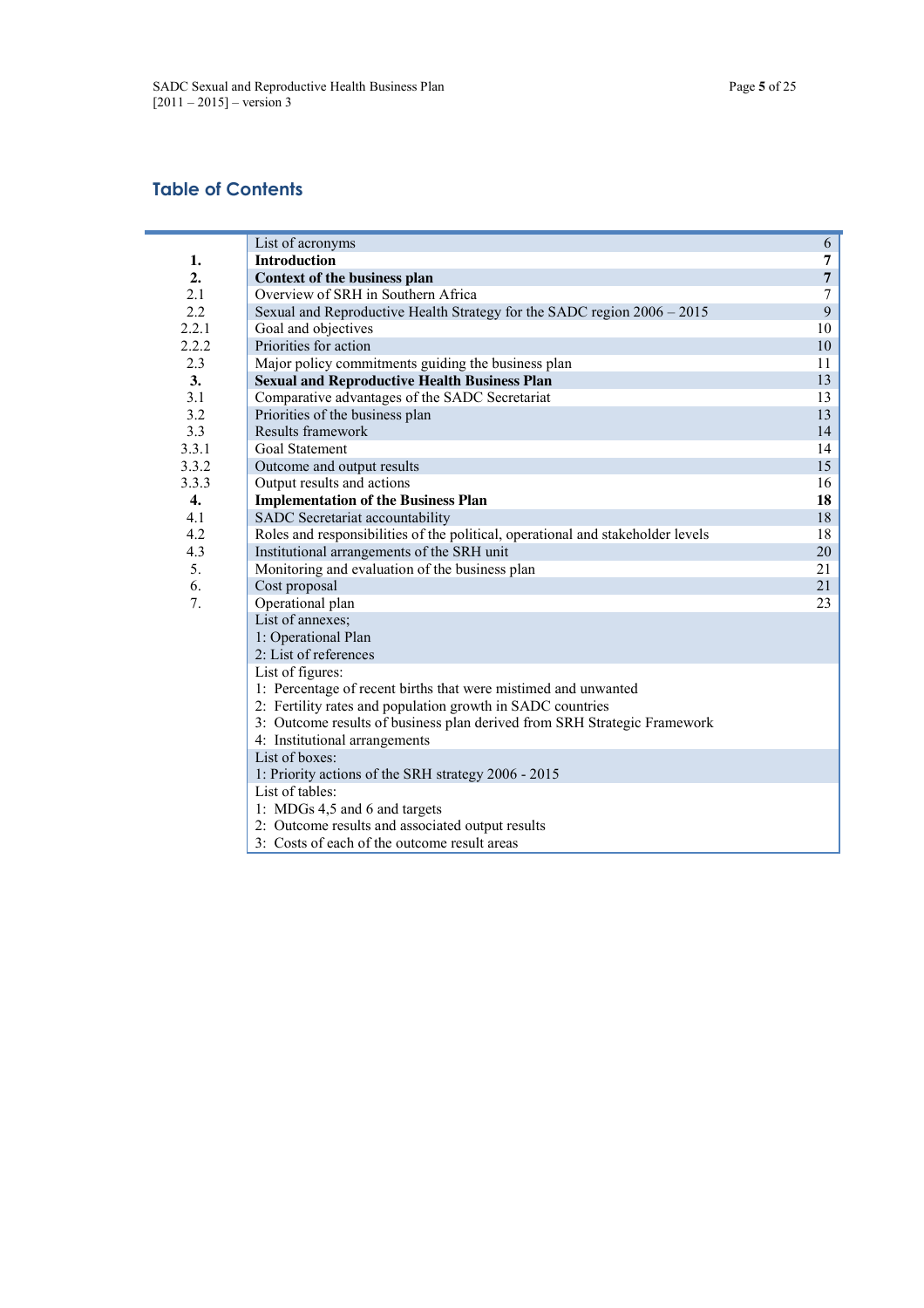# **List of Acronyms**

| <b>AIDS</b>   | Acquired Immune Deficiency Syndrome                        |
|---------------|------------------------------------------------------------|
| ART           | ARV therapy                                                |
| ARV           | Antiretroviral                                             |
| AU            | African Union                                              |
| <b>CCM</b>    | <b>Country Coordinating Mechanism</b>                      |
| CoM           | Council of Ministers                                       |
| CS            | Civil Society                                              |
| CSO           | Civil Society Organizations                                |
| <b>CTX</b>    | Co-trimoxazole                                             |
| EC            | Executive Committee                                        |
| <b>ESA</b>    | Eastern and Southern Africa                                |
| <b>GFATM</b>  | Global Fund for AIDS, TB and Malaria                       |
| HIV           | Human Immunodeficiency Virus                               |
| <b>HSS</b>    | Health Systems Strengthening                               |
| <b>ICP</b>    | <b>International Cooperative Partners</b>                  |
| ICT           | Information and Communication Technology                   |
| IDU           | Injecting drug users                                       |
| M&E           | Monitoring and Evaluation                                  |
| MARP          | Most at risk populations                                   |
| МC            | Male circumcision                                          |
| <b>MCP</b>    | Multiple and concurrent partnership                        |
| <b>MDG</b>    | Millennium Development Goal                                |
| ΜP            | <b>Member of Parliament</b>                                |
| ΜS            | <b>Member State</b>                                        |
| <b>NAA</b>    | National AIDS Authority                                    |
| <b>NAC</b>    | National AIDS Council                                      |
| <b>NGO</b>    | Non-Governmental Organization                              |
| <b>NSF</b>    | National Strategic Framework                               |
| <b>ODA</b>    | Overseas Development Assistance                            |
| <b>PLHIV</b>  | People Living with HIV                                     |
| <b>PMTCT</b>  | Prevention of Mother to Child Transmission                 |
| <b>RISDP</b>  | The SADC Regional Indicative Strategic Development Plan    |
| SADC          | Southern African Development Community                     |
| SADC PF       | Southern African Development Community Parliamentary Forum |
| SG            | Secretary General                                          |
| <b>SRH</b>    | Sexual and Reproductive Health                             |
| STD           | Sexually Transmitted Disease                               |
| TB            | Tuberculosis                                               |
| <b>TRIPS</b>  | Trade Related Aspects of Intellectual Property             |
| UN            | United Nations                                             |
| <b>UNAIDS</b> | Joint UN Programme on HIV and AIDS                         |
| <b>UNDP</b>   | UN Development Programme                                   |
| <b>UNESCO</b> | UN Educational, Scientific and Cultural Organisation       |
| <b>UNFPA</b>  | UN Population Fund                                         |
| <b>UNGASS</b> | UN General Assembly Special Session on HIV and AIDS        |
| <b>UNICEF</b> | <b>UN Children's Fund</b>                                  |
| <b>UNIFEM</b> | UN Development Fund for Women                              |
| <b>VCT</b>    | Voluntary counseling and testing                           |
| <b>WHO</b>    | World Health Organization                                  |
|               |                                                            |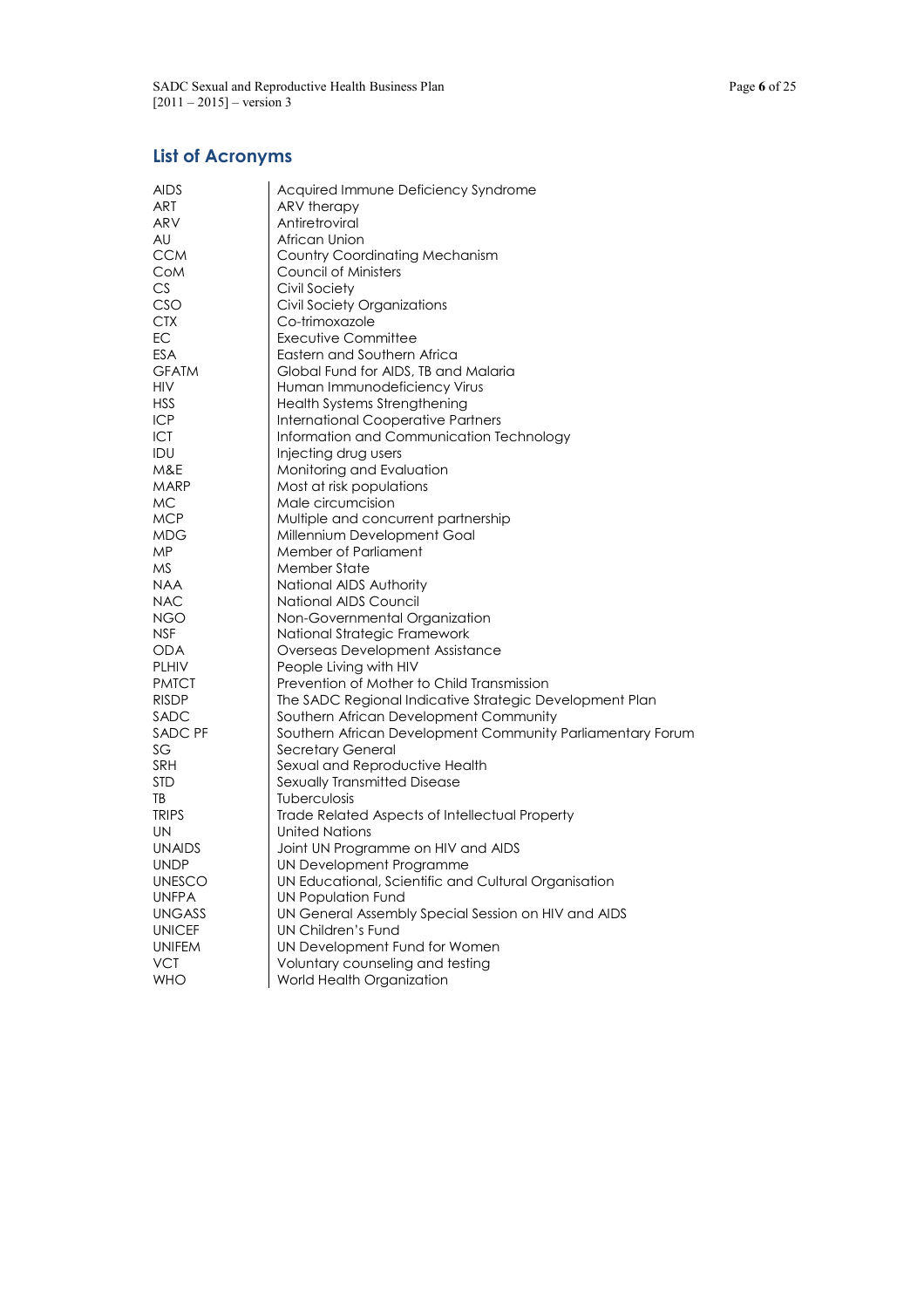# **1. Introduction**

This business plan is based on the SADC Sexual and Reproductive Health Strategy for the SADC region (2006-2015). The Strategic plan captures five key objectives to obtain the goal of a healthy sexual and reproductive life for all SADC citizens. The Business plan is the plan of the SADC secretariat to support the realization of the changes envisioned in the Strategic plan, and it is grounded on the regional comparative advantages of SADC to advocate and influence the envisaged changes.

# **2. Context of the Business Plan**

## **2.1 SRH in Southern Africa**

WHO estimates that of about 180 – 210 million pregnancies every year world-wide, about 30 million of those pregnancies are in Africa. It is also estimated that about 20 million women suffer from maternal morbidity. The Maternal Mortality Ratio (MMR) world-wide is estimated at 400 per 100,000 live births. The Sub Saharan Africa has an estimated MMR of 920 per 100, 000 live births. This difference poses a major challenge for Africa to meet MDG 51.

According to a report by the IPPF titled 'Enhancing progress towards universal access to Reproductive health and safe motherhood in Southern Africa'<sup>2</sup> unmet need in SRH is exceptionally high in the region. A few extracts below demonstrate the burden of unmet need in SRH. The report cites the ICPD+15 review, indicating that the population growth rate for Africa is high, with young people under 30 years constituting more than 70 % of the population. The total fertility rate (TFR) is highest in countries in Central, Eastern and Western Africa, at more than 5.0 children per woman and lowest in Southern Africa at 2.6 children per woman. Contraceptive Prevalence Rate (CPR) is lowest in Western, and Central Africa, while the levels are higher in Southern Africa. The high TFR and low CPR have implications for maternal, newborn and infant morbidity and mortality. Wide disparities in coverage of family planning services across and within countries represent a missed opportunity to improve the health of women and young children.

The Maternal Mortality Ratio (MMR), that estimates the number of maternal deaths per 100,000 live births, is the ultimate indicator of the disease burden associated with high-risk pregnancies and childbirth. The SADC region has the lowest maternal mortality burden of the three RECs; the 2008 MMR estimates were 455 for SADC, 540 for EAC, and 560 for ECOWAS. It is estimated that three-quarters of maternal deaths can be prevented by increasing women's access to comprehensive reproductive health services, including antenatal care, skilled attendants during childbirth, emergency obstetric care (including post-abortion care), maternal nutrition, postpartum care for mothers, and family planning (WHO and UNICEF, 2010). Deliveries assisted by Skilled Birth Attendants (SBA) and Antenatal Care (ANC) are the primary interventions used to deliver services that help address maternal mortality.

Other diseases that are impacting on MMR, Newborn and child health are the high HIV prevalence rates in the region especially among female adults (ages 15-49). This calls for integration and strengthening linkages of SRH and HIV/AIDS/Malaria, Nutrition and TB activities. Many countries in Africa are experiencing crisis situations due to natural disasters like floods, earth quakes, droughts and both internal conflict and

 <sup>1</sup> Quoted in Workshop report of the Sexual and reproductive Health: Addressing MDG 4,5 and 6 for the SADC Region, held 14 to 16 September 2010

<sup>2</sup> IPPF and Institute for Development Policy, 2011 – Enhancing progress towards universal access to Reproductive Health and Safe Motherhood in Southern Africa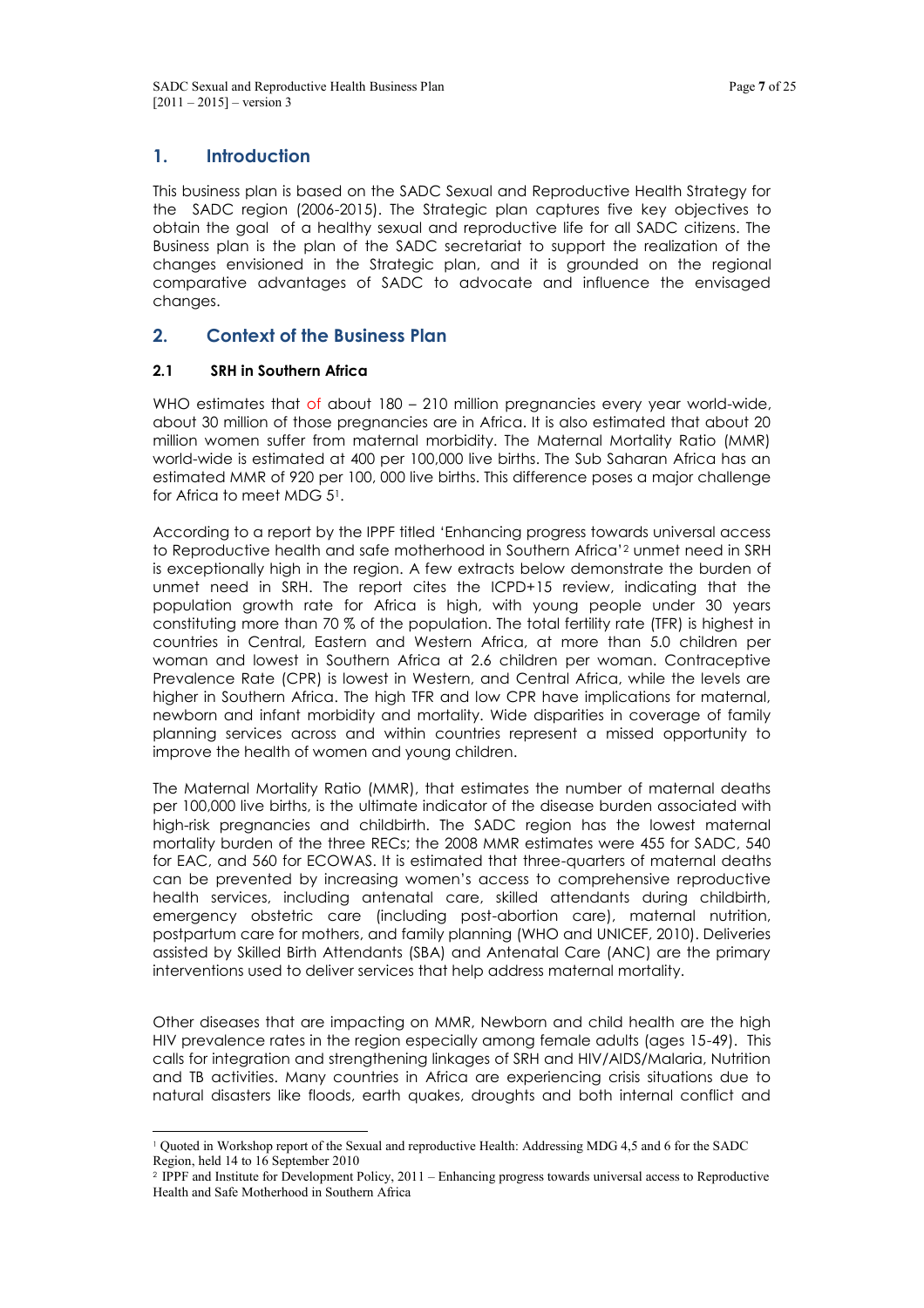conflict with neighboring countries. These situations directly impact on SRH and the welfare of pregnant women.

Except for South Africa, that has liberalized its abortion laws, all SADC countries have restrictive abortion laws. Considering that the removal of legal restrictions paves the way for the provision of safe abortion services that will save many women's lives, it is important for SADC countries to continue reforming their abortion laws. But having safe abortion services is not just about removing or relaxing legal barriers. It also entails addressing service-level challenges as well as stigma to ensure that women who legally qualify for safe abortion can access this service. Increasing access to FP is also cost-effective in reducing unplanned pregnancies, which drive many women to have unsafe abortions in circumstances where they cannot access safe abortion. Unsafe abortions are a concern and account for 9% of all maternal deaths and other long-term maternal disabilities in the Southern Africa region.

The level of unmet needs for FP shows the extent to which women who want to avoid or delay pregnancy are not using contraception and, therefore, at risk of having unwanted or unplanned pregnancies. Due to the high levels of unmet needs, women in the region reported that 40.4% of their recent deliveries were unwanted or mistimed - see figure 1. Swaziland had the highest level of unplanned births (63.7%), followed by Namibia (53.4%) and Lesotho (52%). Madagascar had the lowest (12.3%), followed by Mozambique (19.7%). For the remaining countries, the levels of unplanned births ranged between 25% and 47%: Tanzania (25.8%), DRC (29.5%), Zimbabwe (33.2%), Malawi (40.4%), Zambia (41.4%), and South Africa (47.3%).

#### **Figure 1: Percentage of recent births that were mistimed or unwanted**

**Data source: ICF MACRO**



#### Figure 3: Percentage of Recent Births that were Mistimed or Unwanted, (Latest Data), SADC

It is common knowledge that young people's SRH is a key determinant of the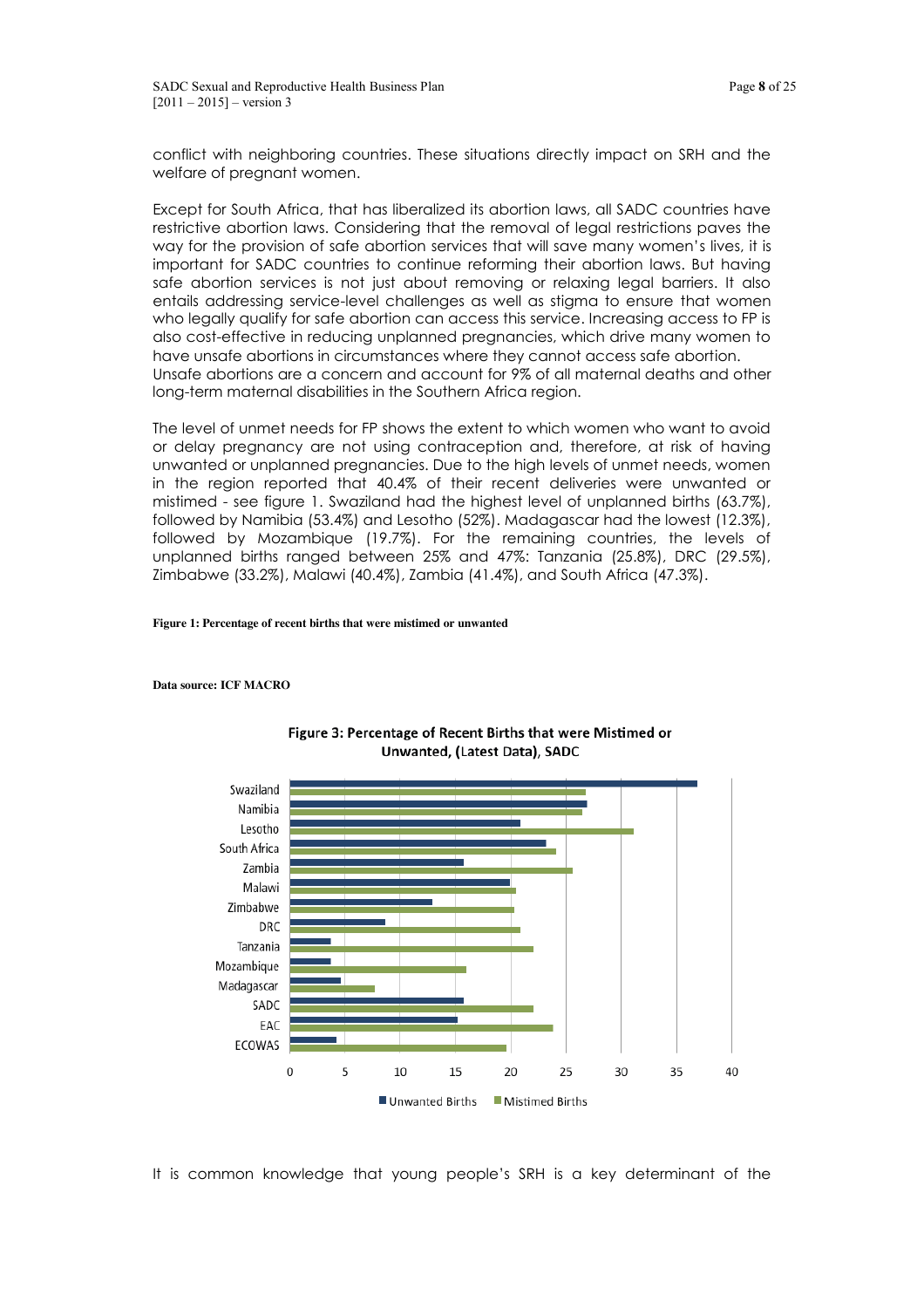economic and social development of their countries and communities. Early engagement in sex, early marriage, and low use of contraceptives are key precursors to early childbearing, high fertility, high child mortality, and low levels of female education. A study by WHO (2007) found that pregnancy is the leading cause of death among young women aged 15-19 worldwide, with complications during childbirth and unsafe abortions being major risk factors. Contrary to conventional thinking, the average age at first sexual experience in the SADC region increased slightly from 17.2 years to 17.4 years between 1992 and 2007, and it varied between a low of 16.1 years in Mozambique to a high of 19.3 years in Namibia

The link between high fertility and population growth

is also evident. The population size will double by 2050 in all the seven countries where women have an average of 5 children (Angola, DRC, Malawi, Mozambique, Tanzania and Zambia). See figure 2.

In Malawi, Tanzania and Zambia, the population will grow by more than 300%. While big populations can facilitate economic growth because they are conducive to economies of scale, governments in the region should bear in mind the fact that it is difficult to accrue such potential benefits in weak and fragmented economies characterized by low educational levels, poor health, and vulnerability to environmental catastrophes; and the adverse effects of global warming.

Finally, lack of financial resources is one of the key factors undermining progress towards universal access to SRH and safe motherhood services in sub-Saharan Africa. However, assessing the amount of money spent on MDG5 and SRH is hampered by lack of data since only a few countries have undertaken detailed studies of sub-accounts of national health accounts to examine and track SRH budget lines.

Figure 2: Fertility rates and population growth in SADC countries

|                                        | Fertil-                          | Population Size ('000) |        |        |                                        |
|----------------------------------------|----------------------------------|------------------------|--------|--------|----------------------------------------|
|                                        | ity<br>Rates<br>(Latest<br>Data) | 1990                   | 2010   | 2050   | Growth<br>Factor<br>$2010 - 5$<br>2050 |
| Mauritius                              | 1.5                              | 1060                   | 1299   | 1367   | 1.1                                    |
| Seychelles                             | 2.3                              | 71                     | 87     | 91     | 1                                      |
| South Africa                           | 24                               | 36794                  | 50133  | 56757  | 1.1                                    |
| Botswana                               | 3.2                              | 1382                   | 2007   | 2503   | 1.2                                    |
| Lesotho                                | 33                               | 1639                   | 2171   | 2788   | 1.3                                    |
| Namibia                                | 3.6                              | 1415                   | 2283   | 3599   | 1.6                                    |
| <b>Zimbabwe</b>                        | 3.8                              | 10469                  | 12571  | 20614  | 1.6                                    |
| Swaziland                              | 3.9                              | 863                    | 1186   | 1679   | 1.4                                    |
| Madagascar                             | 48                               | 11281                  | 20714  | 53561  | 2.6                                    |
| Mozambique                             | 5.1                              | 13547                  | 23391  | 50192  | 2.1                                    |
| Tanzania                               | 5.4                              | 25479                  | 44841  | 138312 | 3.1                                    |
| Malawi                                 | 5.7                              | 9381                   | 14901  | 49719  | 3.3                                    |
| Angola                                 | 5.8                              | 10335                  | 19082  | 42334  | 2.2                                    |
| Zambia                                 | 6.2                              | 7860                   | 13089  | 45037  | 3.4                                    |
| Democratic<br>Republic of the<br>Congo | 6.3                              | 36406                  | 65966  | 148523 | 2.3                                    |
| *Total                                 | 5.3                              | 128675                 | 220195 | 556358 | 2.3                                    |

Note: \*The Fertility Rates and Growth Factor Columns are averages

Data sources: DHS, except for data for Mauritius (Ministry of Health)

# **2.2 Sexual and Reproductive Health Strategy for the SADC region (2006 – 2015)**

The Sexual and Reproductive Health Strategy for the SADC Region (2006 – 2015) forms the basis of and directly informs the SRH business plan. The strategy is driven by the imperative to reinforce a holistic and integrated approach to the provision of reproductive health services in the region. The strategy is a direct response to the regional and global policy context that capture global and regional priorities and commitments to addressing among other, challenges that mitigate sexual and reproductive health in the region. Some of these policy directives refer to the Millennium Development Goals 4, 5 and 6; the Maputo Plan of Action and the SADC Protocol on Health of 2004.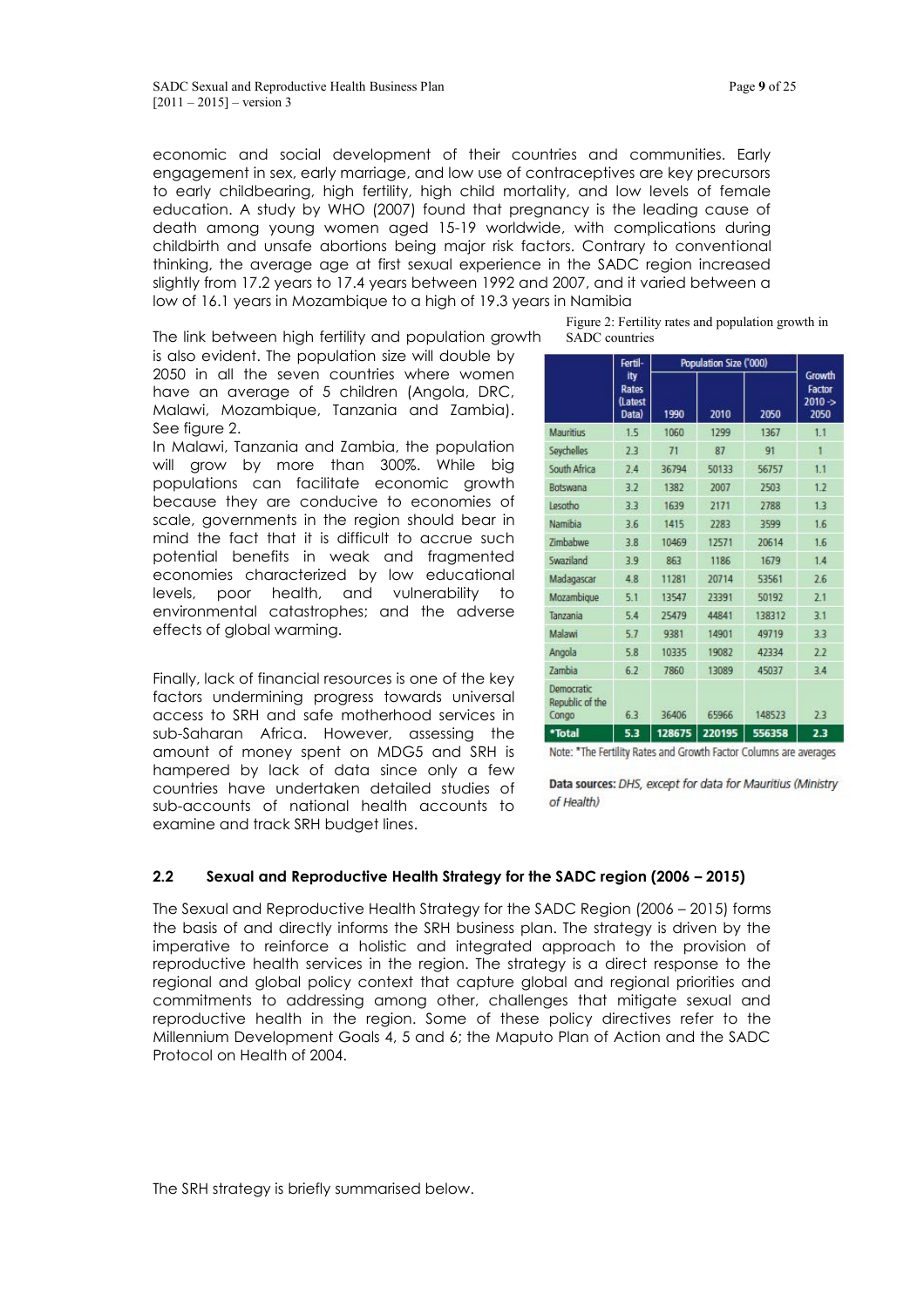## **2.2.1 Goal and objectives**

The goal of the strategy is to provide a policy framework and guidelines *to accelerate the attainment of healthy sexual and reproductive life for all SADC citizens*. The goal is supported by five key objectives that form the foundation of the SRH business plan. The five objectives are:

- 1. To strengthen the capacity of SADC Member States to deliver integrated and comprehensive SRH services
- 2. To harmonise policies, guidelines and protocols for the provision of SRH services in SADC
- 3. To enhance synergy and complementarity of strategies and programmes on SRH at national and regional levels
- 4. To enhance sharing of information, experiences and best practices among Member States
- 5. To ensure evidence-based, targeted and responsive policies and programmes on SRH

The objectives seek to integrate capacity development with strategy and programme coherence in a harmonised and responsive policy environment, all underpinned by the sharing of information and best practices relevant to SRH. The overall intent of the strategy as articulated above is geared towards priority target groups that include men and women of reproductive ages, older people, newborns, young people, rural, mobile and cross border populations; displaced populations and marginalised groups.

#### **2.2.2 Priorities for action**

Nine priority areas of action have been defined in the strategy to be addressed by 2015. This is supported by key targets to be achieved by 2015. The priority action areas are briefly described in box 1 below:

#### **Box 1: Priority actions of the SRH strategy 2006 - 2015**

1. **Health systems strengthening** that refers to a well-performing health workforce, good health financing systems, a well functioning health information system, equitable access to pharmaceutical products and SRH commodities

2. **Quality of reproductive health services** that refers to reinforcing the basic elements of quality of care that include access to commodities and supplies, relevant physical infrastructure, technically competent service providers and referral to other services

3. **Integrated approach and linkages** that refer to the provision of comprehensive reproductive health services and the integration of these services into Primary Health Care, and the forging of linkages between SRH and other developmental and poverty reduction strategies

4. **Strengthening public-private partnerships** (PPP) that refer to partnerships, coordination and joint programming among government, civil society, the private sector and affected communities

5. **Mainstreaming gender into all reproductive health programmes** that refers the advocacy for gender integration at policy, programme and activity levels

6. **Surveillance systems for some diseases** that refer to facilitating the monitoring of short and long term effects of interventions for different reproductive health services

7. **Monitoring and evaluation** that refer to the adoption of the African Union African Monitoring, Evaluation and Reporting Tool and the development of regionally suitable tools for the monitoring and submission of periodic reviews and reports on SRH indicators regional and global indicators

**2.3** 8. **Resources mobilization** that refer to the mobilization of human, materials and financial resources including calls for SADC countries to honor the Abuja agreement that 15% of national budgets be devoted to health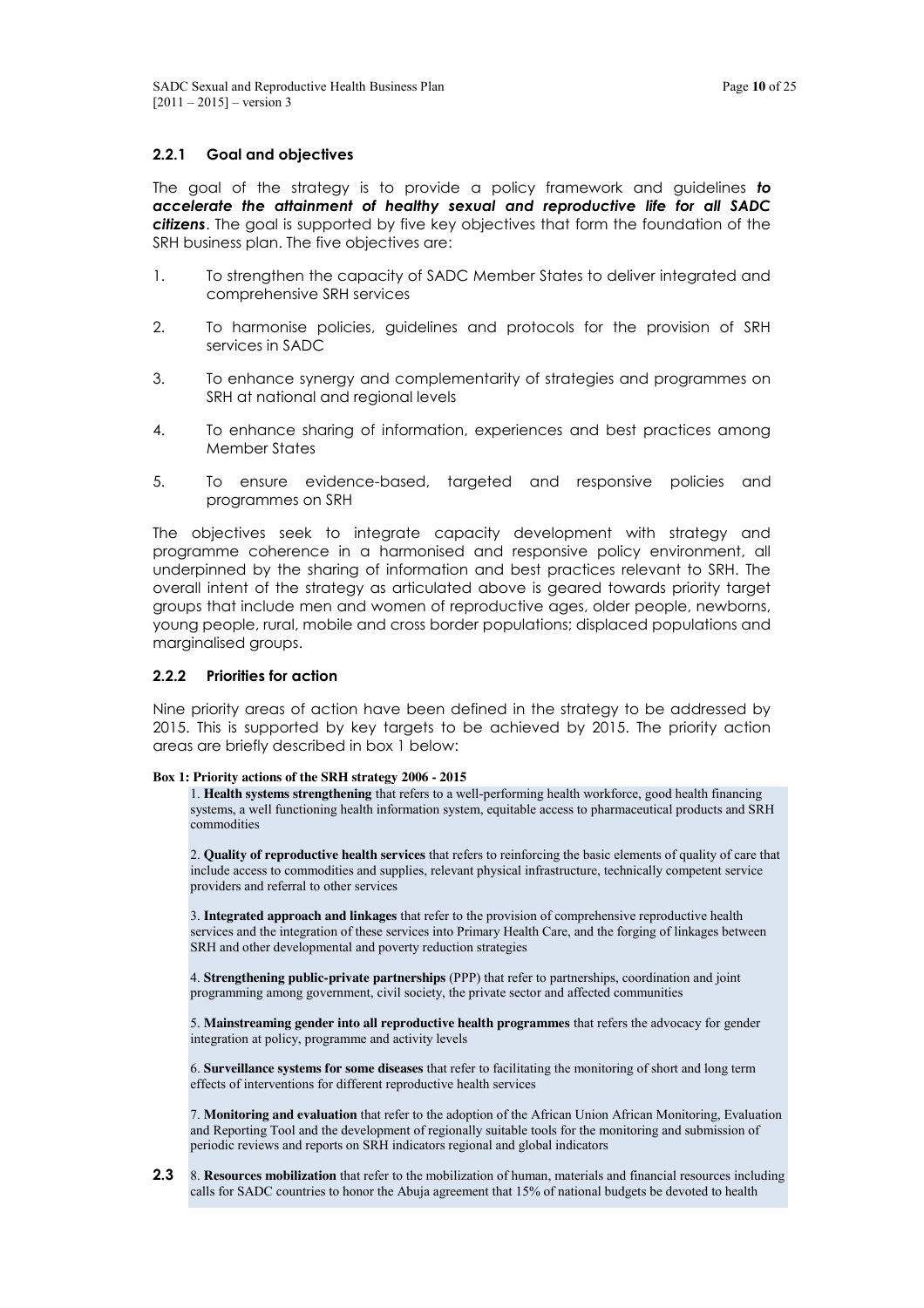A number of global, continental and regional policy frameworks, protocols and commitments provide the policy context for the business plan. Some of these are listed below.

2.3.1 **International Conference on Population and Development (ICPD) – Cairo, September 1994**. The ICPD represented a paradigm shift in perspectives related to population and development challenges. The focus on the quality of individual lives and the centrality of the individual to development shifted the focus of government and civil society away from the preoccupation with demographic targets.

## 2.3.2 Recommendations of the **Fourth World Conference on Women (FWCW - Beijing, September 1995 – the Beijing Platform of Action:**

The relevant recommendations related to sexual and reproductive health contained in the Beijing Paltform of Action under the Women and health strategic objectives:

- 1. Increase women's access throughout the life cycle to appropriate, affordable and quality health care, information and related services
- 2. Strengthen preventative programmes that promote women's health
- 3. Undertake gender sensitive initiatives that address STDs, HIV and sexual and reproductive health issues
- 4. Promote research and disseminate information on women's health
- 5. Increase resources and monitor follow-up for women's health

## 2.3.3 **Millennium Development Goals (MDG) – Millennium Summit, September 2000**

The relevant MDG goals to the implementation of the SRH strategy are the following:

| Goal 4: Reduce child mortality                         | Target:<br>Reduce by two thirds, between 1990 and 2015, the under-five<br>✓<br>mortality rate                                                                                              |
|--------------------------------------------------------|--------------------------------------------------------------------------------------------------------------------------------------------------------------------------------------------|
| Goal 5: Improve maternal health                        | Targets:<br>Reduce by three quarters, between 1990-2015, the maternal<br>$\checkmark$<br>mortality ratio<br>Achieve by 2015, universal access to reproductive health<br>$\checkmark$       |
| Goal 6: Combat HIV/AIDS, malaria<br>and other diseases | Targets:<br>Have halted by 2015 and begun to reverse the spread of<br>✓<br><b>HIV/AIDS</b><br>Achieve by 2010, universal access to treatment for HIV/AIDS or<br>✓<br>all those who need it |

#### **Table 1: MDGs 4,5 and 6 and targets**

#### 2.3.4 **SADC Protocol on Health , ratified in August 2004**

Article 16 on Reproductive Health of the SADC Protocol on Health states:

'States Parties shall formulate coherent, comparable, harmonized and standardized policies, strategies, programmes and procedures for reproductive health, particularly in -

- a) Developing a surveillance system for monitoring maternal mortality;
- b) Developing strategies to reduce maternal mortality;
- c) The reduction of genetic and congenital disorders leading to birth defects; and

d) Empowering men, women and communities at large to have access to safe, effective, affordable and acceptable methods for the regulation of fertility.'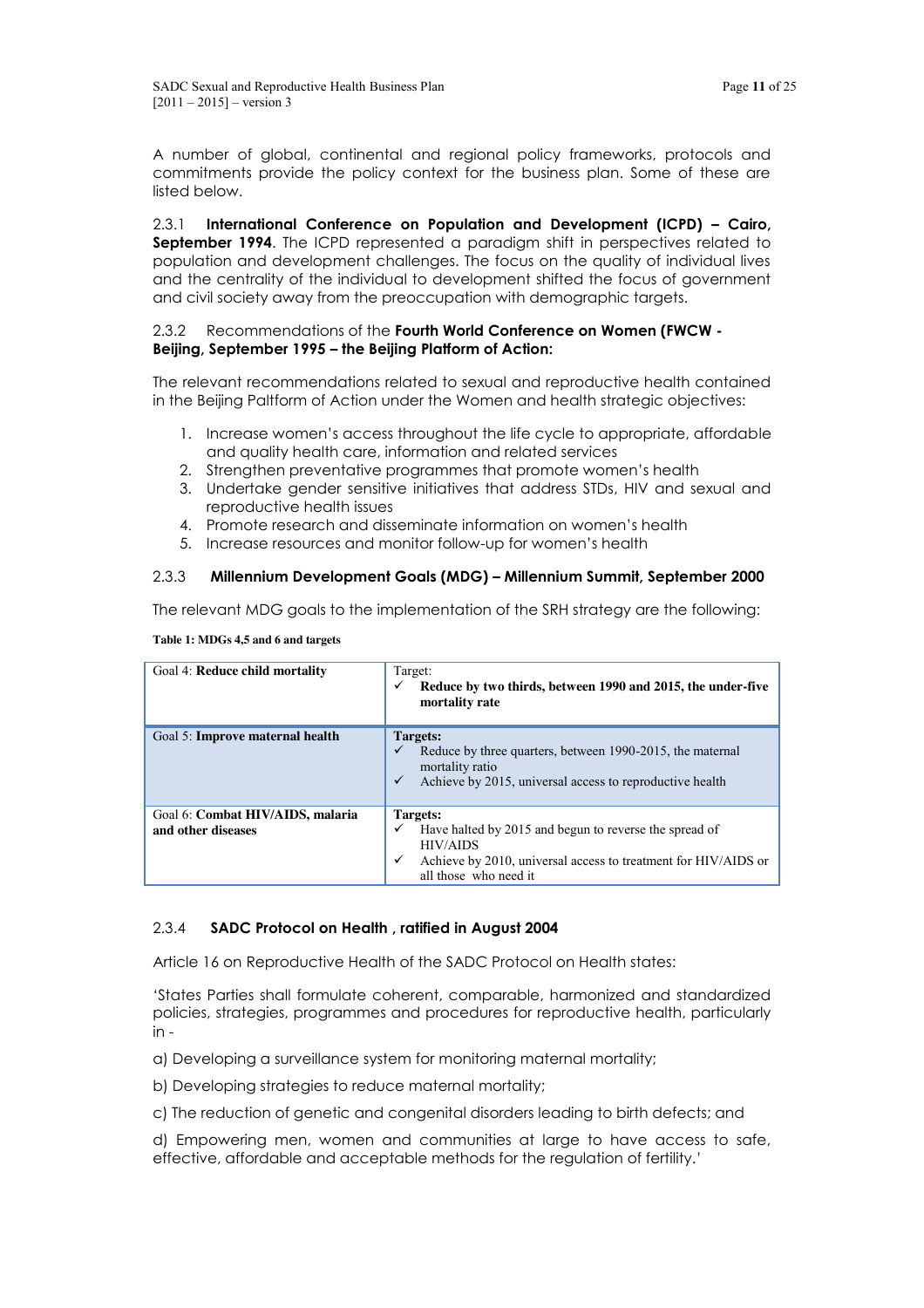## 2.3.5 **The Africa Union Continental Policy Framework on Sexual and Reproductive Health and Rights (2005) and the Maputo Plan of Action (2006)**

This framework seeks to take the continent forward towards the goal of universal access to comprehensive sexual and reproductive health services in Africa by 2015. It addresses the reproductive health and rights challenges faced by Africa and calls for strengthening of the health sector component by increasing allocations to health, in order to improve access to services. Mainstreaming gender issues into socioeconomic development programmes and SRH commodity security is also addressed. It also recommends that SRH be part of the six top priorities within the health sector. It builds on the following action areas:

- $\triangleright$  Integration of SRH services into primary health care
- $\triangleright$  Re-positioning family planning
- $\triangleright$  Developing and promoting youth friendly services, unsafe abortion, quality safe motherhood
- $\triangleright$  Resource mobiization
- > Commodity security
- $\triangleright$  Monitoring and evaluation

The role of the Regional Economic Commissions were identified as:

- Providing technical support to Member States including training in the area of reproductive health
- $\triangleright$  Advocate for increased resources for sexual and reproductive health
- $\triangleright$  Harmonize the implementation of national Plans for Action
- > Monitor progress
- $\triangleright$  Identify and share best practices

## 2.3.6 **Africa Union Campaign for Accelerated Reduction of Maternal Mortality in Africa (CARMMA) 2009**

CARMMA focuses on three key areas: 1) positive messaging; 2) encouraging achievements and strides made in some countries in reducing maternal mortality and seeking to replicate them; 3) intensifying actions aimed at reducing maternal and infant mortality. The goal of CARMMA is to contribute to further advancement of social development in the continent through proactive support to national efforts and national leadership aimed at reducing maternal mortality. Its main objective is to accelerate the availability and use of universally accessible quality health services including those related to reproductive and sexual health which are critical for reducing maternal mortality. This would be achieved through strengthening health systems with a view to reaching the MDGs and other targets and related national goals, and recognizing maternal mortality as a key indicator of health systems effectiveness.

CARMMA raises awareness and builds links with international campaigns, and strengthens and integrates health systems through high-impact interventions in selected countries. It promotes sustainable financing and publicizes the issues through media and other support. It sets up monitoring and evaluation frameworks and work with partners including health ministries. The majority of SADC Member Sates have domesticated CARMMA or are in the process of doing so.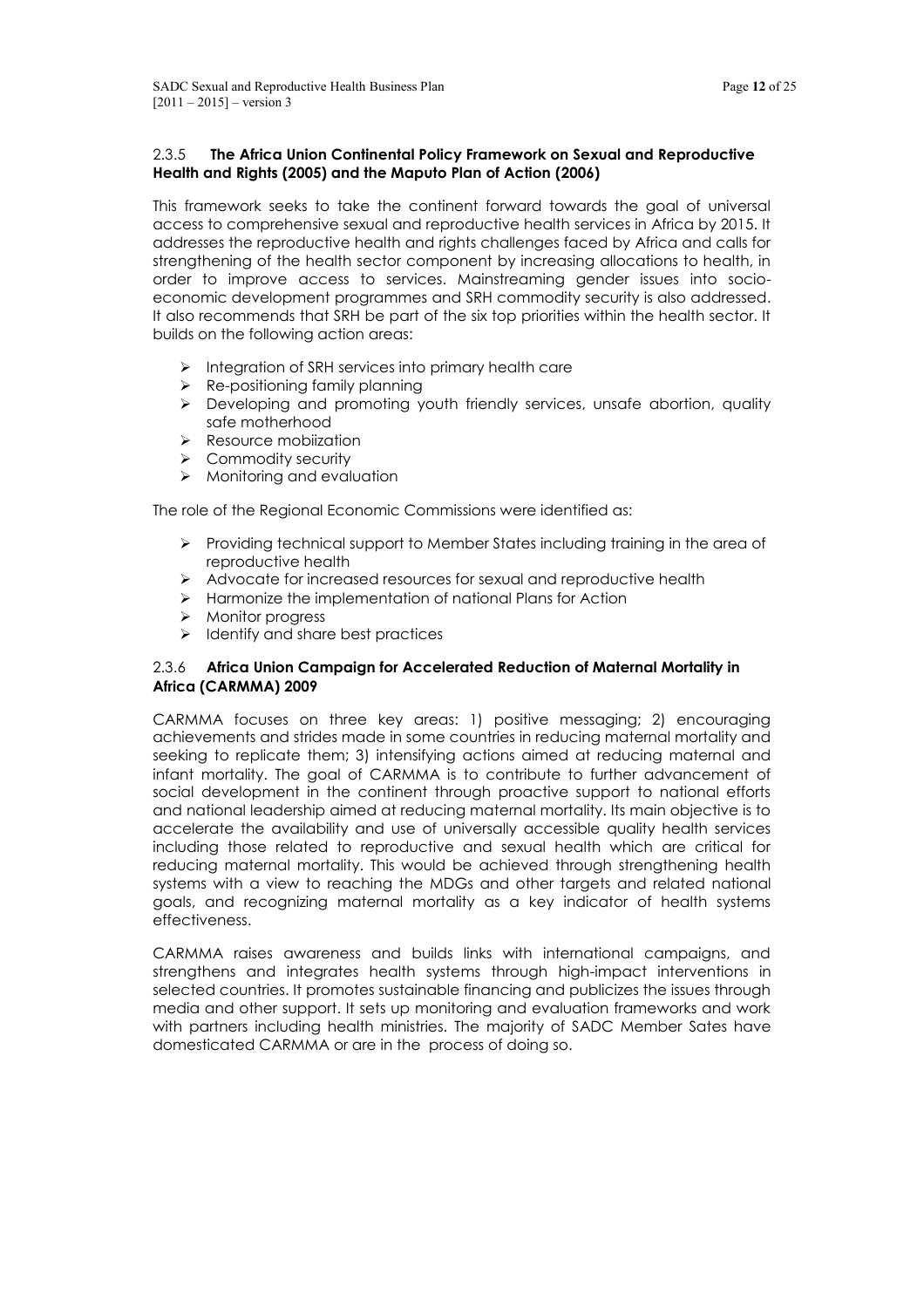# **3. Sexual and Reproductive Health Business Plan**

## **3.1 Comparative advantages of the SADC Secretariat**

The business plan essentially gives expression to the SRH Strategy and is a plan that is driven by the SADC Secretariat. The Plan is based on the comparative advantages of the Secretariat and specifically its added value in helping Member States and the region achieve the imperatives and targets that have been agreed regarding SRH. The SADC Secretariat is held accountable for the priority implementation actions outlined in this plan that are consistent with its comparative advantages. In this respect, the results framework of the SRH business plan is outlined using the SRH Strategy as its foundation.

The work of the Secretariat is based on its regional comparative advantages that include the following:

- Coordinating regional interventions policy development and harmonization, capacity development, information sharing
- Facilitate regional M&E and reporting tracking progress; regional level synthesis reports
- High level Advocacy at regional, continental and international platforms
- SRH Policy review, development and harmonization, commitments and protocols
- Exchange learning and sharing best practices
- Resource mobilisation
- Identifying and referring technical assistance to support Member States (through implementation of the SADC Placement programme of the SADC Human Resources for Health Strategic Framework 2007-2019)

In view of the above, the business plan represents the outcomes and actions that the Secretariat can be held accountable for.

#### **3.2 Priorities of the business plan**

The priorities reflected below are a synthesis of the priorities outlined in the SRH Strategy and the agreed priorities that emerged from the 'Workshop on Sexual and Reproductive Health: Addressing MDGs 4,5 and 6 for the SADC Region'<sup>3</sup> that was held in South Africa in September 2010; and then a subsequent regional meeting in Johannesburg in July 2012.

Adding to the priorities defined in the SRH Strategy is the need to mainstream gender into all reproductive health programmes, to drive an advocacy and policy development programme for all new and current issues and challenges in SRH; and to mobilize resources. The above priorities are informed by critical challenges facing the region as discussed at the above mentioned workshop and articulated in the communiqué. Despite progress made, critical challenges tend to compromise the achievement of key SRH imperatives. One of the challenges relates to the underfunding of the SADC Secretariat that in turn compromises efforts to address and meet regional targets. This also impacts on monitoring, evaluation and capacity building activities for Member States.

 <sup>3</sup> The three-day workshop was held at Birchwood Hotel in Johannesburg South Africa (14 – 16 September 2010) and brought together delegates from the SADC Technical Committee on SRH, most Member States, African Union, UN family, youth organizations, the SADC Secretariat and partners (NGOs, foundations). The objectives of the meeting among other, were to share updates on new developments and key issues on SRH at all levels, provide a platform for sharing experiences in monitoring maternal, child and neonatal mortality, facilitate regional consultations on the development of the SADC SRH business plan and SRH annual report; and to launch the SADC SRH Partnership Forum.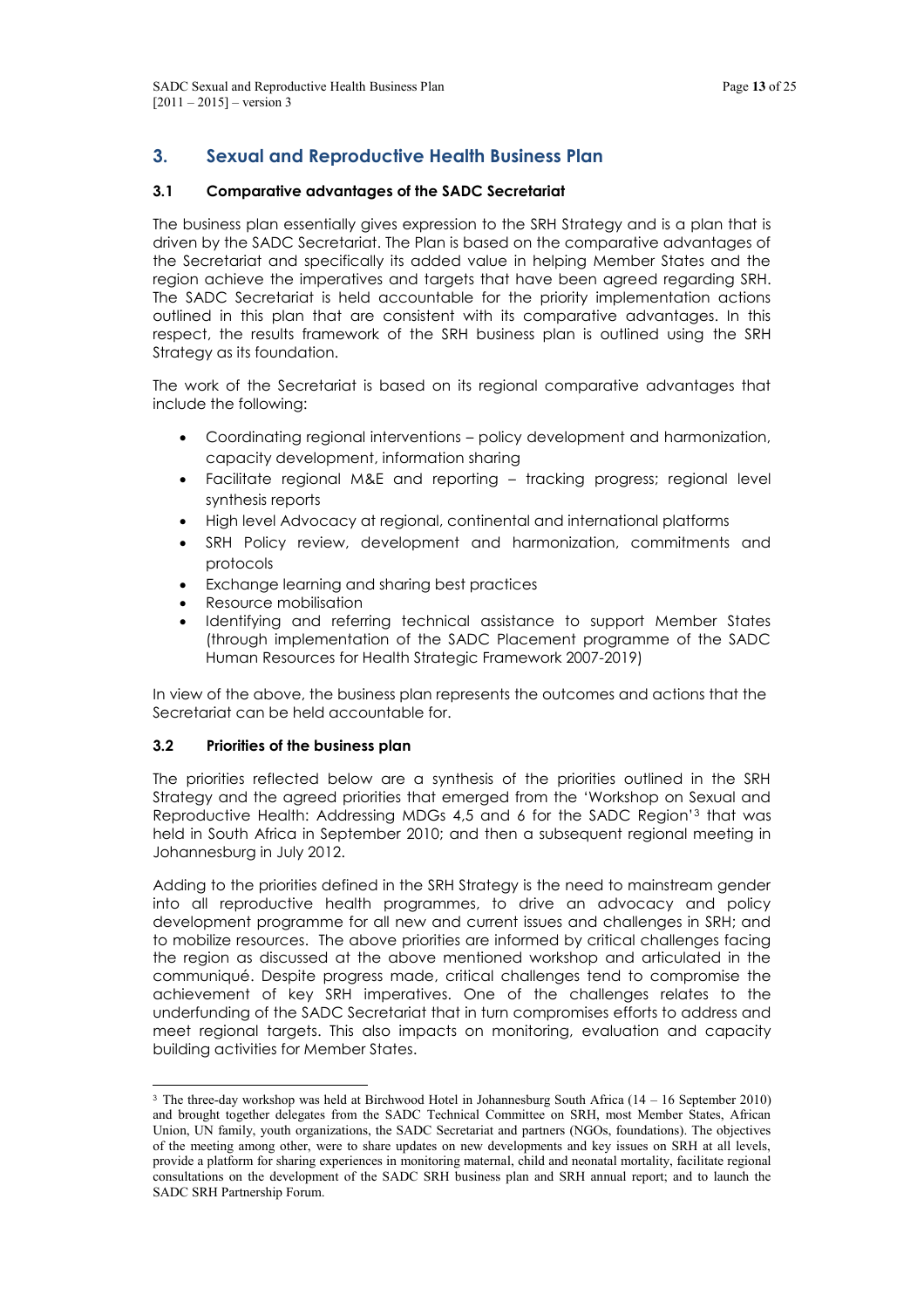Poverty, the burden of disease and high illiteracy rates contribute to the low status of women and poor health particularly for women and children. The efforts of the SADC SRH Technical Committee (established in 1999) and the SADC Partnership Forum (consisting of Government, Civil Society including Youth Organisations and Partners operating in SRH in Member States and the Region) established in 2010 have been facilitating the sharing of good practices among MS but this needs to be extended. The lack of capacity for comprehensive, holistic and integrated SRH in different sectors of development, poor planning and lack of sharing of resources among different sectors and partners are leading to the 'verticalisation' of the delivery of SRH services resulting in poor SRH outcomes. The region lacks adequate leadership for concerted and harmonized efforts in the response to SRH and in addition, there are serious information gaps to inform policies, decisions and programming on SRH at both national and regional levels. These frustrate efforts for achieving a universal position, joint voice and common platform for reporting on regional progress and challenges in the implementation of SRH commitments at regional, continental and global levels.

A key priority that underpins all of the above is the need to achieve MDGs 4, 5 and 6 and there is clear consensus on the thematic priorities that relate to SRH. Critical SRH priorities across Member States include the following:

- $\triangleright$  Deliberate efforts needed to reposition family planning and making services more accessible
- Suaranteeing safe motherhood
- $\triangleright$  Preventing of abortion and management of complications resulting from unsafe abortion
- Prevention and treatment of reproductive tract infections and sexually transmitted infections
- $\triangleright$  Integrating SRH with HIV and AIDS, TB and Malaria including PMTCT and nutrition
- $\triangleright$  Skilling birth attendants
- $\triangleright$  Greater access to emergency obstetric and new-born care and services
- Reliable maternal and newborn health data
- Engendering SRH interventions and ensuring human rights based programming
- Resource mobilization and ensuring predictable financing for health
- $\triangleright$  Targeting vulnerable groups including orphans, vulnerable children, youth and their carers
- > Improving health system-wide approaches including reproductive health commodity security
- Maternal, newborn and child death reviews
- Strengthening the early diagnosis and treatment for reproductive health cancers
- $\triangleright$  Promotion of education and support for exclusive breastfeeding
- $\triangleright$  Prevention and subsequent treatment of sub-fertility and infertility
- $\triangleright$  Active discouragement of harmful practices such as female genital cutting
- $\triangleright$  Enhancing sexual reproductive health services for adolescent and youth who constitute the majority of people in the region
- $\triangleright$  Prevention and management of gender-based violence.

## **3.3 Results framework**

## **3.3.1 Goal statement**

The goal statement comes from the SRH strategy and provides the frame of reference for the business plan.

## *'Accelerate the attainment of healthy sexual and reproductive life for all SADC citizens'*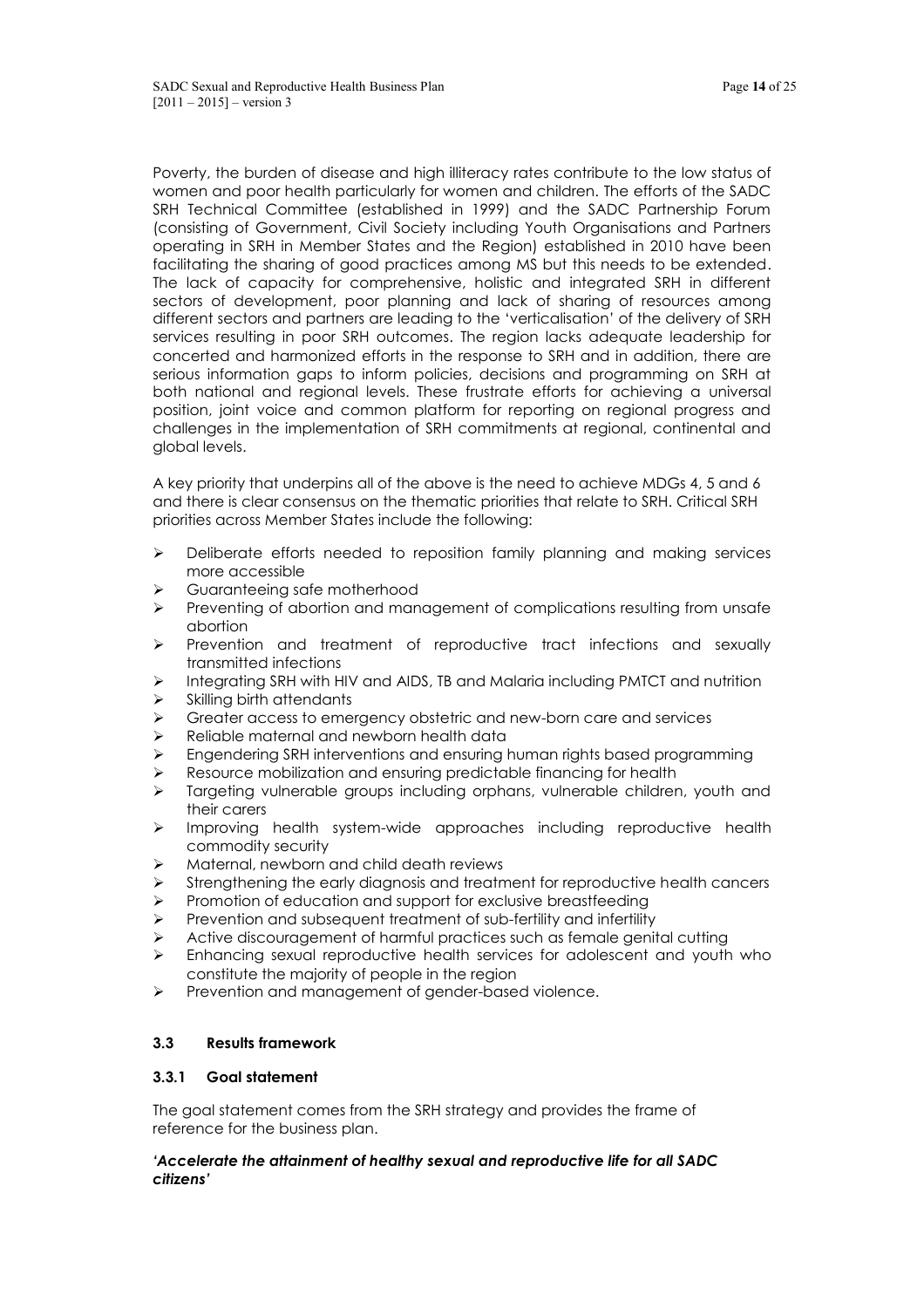## **3.3.2 Outcome and output results**

The outcome result for the business plan speaks to evidence-informed, harmonised and comprehensive policies, services and programmes in the SADC region in line with agreed regional and global SRH commitments. The outcome result to be achieved over the next four to five years is supported by five outputs result areas that are more directly informed by the five objectives of the SRH strategy (see 2.2.1 Goal and Objectives).

Outcome result:

#### *SADC Member States deliver harmonised, comprehensive, sustainably resourced and evidence-informed SRH policies, programmes and services in response to agreed regional and global SRH commitments and targets by 2015*

#### **Outcome results derived from the SRH strategy objectives**

The outcome result is supported by five output result areas that form the basis of the implementation strategies and plans outlined further on in this business plan. These are outlined below and are in synergy with the five objectives of the SRH strategy.

#### **Output result areas**

The output results represent the changes desired in sexual and reproductive health at both the national and regional levels and are in concert with the comparative advantages of the Secretariat.

The Five output results are outlined below:

- *1. SRH service provision policies, guidelines and protocols are harmonised and implemented in the region*
- *2. SRH policies, strategies and programmes in the region benefit from the sharing of information, lessons learned and best practices among Member States*
- *3. The capabilities of Member States to implement harmonised policies, strategies and guidelines are improved*
- *4. Monitoring and evaluation mechanisms and reporting of SRH programs and commitments at Member State level and within the region are strengthened*
- *5. SRH programmes and services within the region are evidence-informed, targeted and responsive*

The results hierarchy is illustrated below:

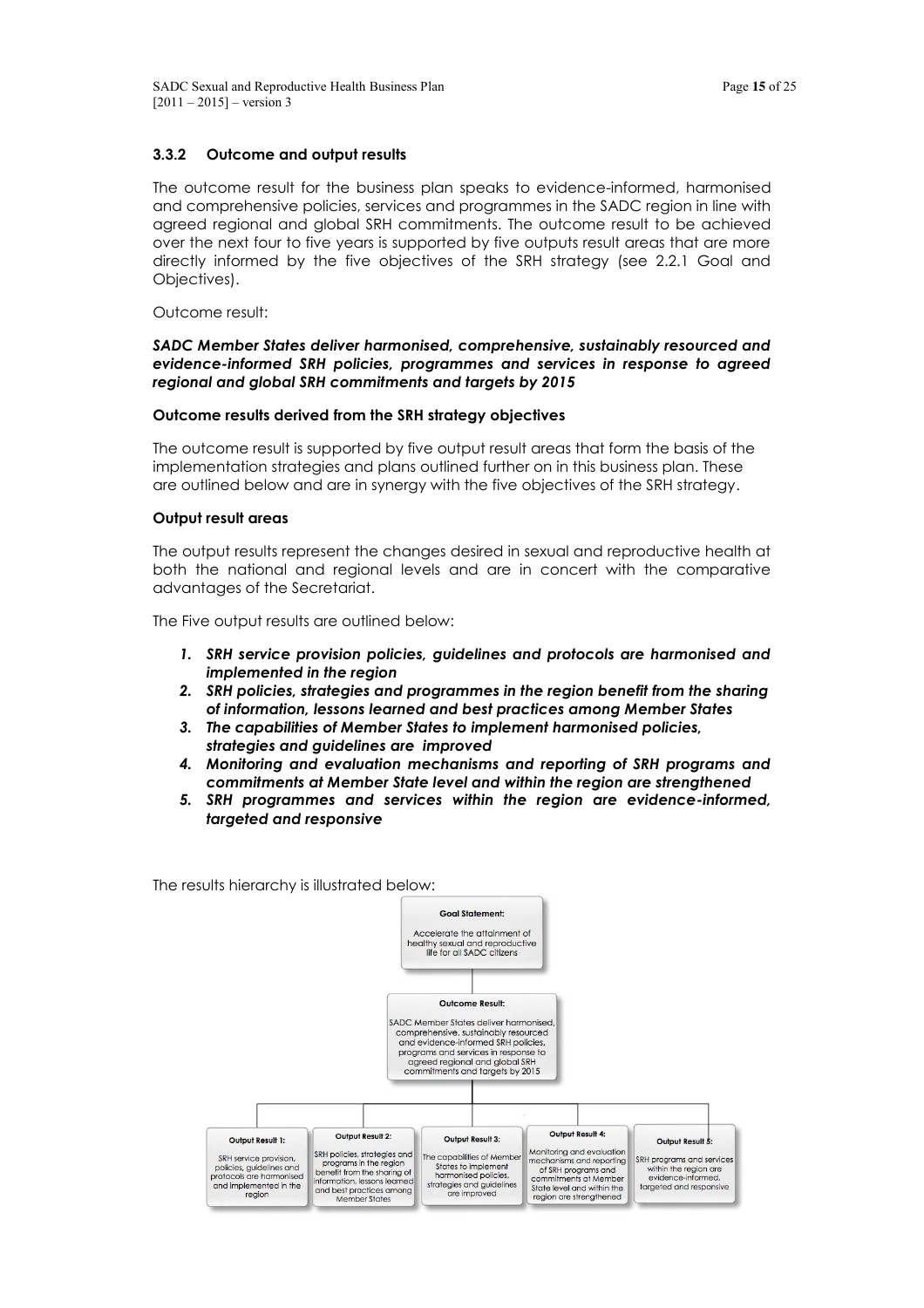## **3.3.3 Output results and actions**

#### **Strategy considerations**

Poverty and high levels of illiteracy in many SADC countries have contributed to the low status of women and poor health seeking behavior of communities which negatively affect women's and children's health. Emphasis is needed on equity in reaching the poorest and most vulnerable populations in the rural areas and other vulnerable communities while implementing MNCH/SRH mortality reduction and health financing strategies. While countries have made good progress in achieving high coverage for some selected interventions such as antenatal care, the quality of services still remains poor. Standards of care and management protocols need to be developed, disseminated and implemented particularly regarding the management of the major obstetric causes of maternal deaths as a minimum intervention.

There is need to strengthen collaboration with SADC universities, training institutions and professional associations, so that they adapt their training curricula to include care of the newborn and the high impact interventions for SRH and child health in pre-service and in-service training. The Nurse/Midwifery councils need to be targeted particularly in those countries where they have not yet embraced the added responsibilities of reskilling midwives (and doctors) for the provision of basic emergency obstetric care.

The provision of PMTCT services during antenatal, intra partum and postnatal care provide a platform for delivering interventions for prevention and treatment of HIV in women and newborns. The opportunity for this integration is largely under-utilized, and should be addressed as a matter of urgency by all MS.

Care of low birth-weight infants and management of neonatal illness are critical for preventing neonatal deaths. This care can be provided through strengthening the quality and coverage of emergency neonatal care and integrated management of childhood illness at first level facilities. Extra care for low birth weight infants must also be provided at home and health facilities.

In order to scale-up health system performance and outcomes in SRH, an effective knowledge management approach, grounded in best practice documentation and sharing is imperative. The need to streamline the right knowledge for the right people (policy makers, SRH implementers, programme managers, and service providers) and in the right format is vital for strengthening SRH systems and improved health outcomes intended by Member States. Much of the SRH knowledge in the region is not always tapped in a systematic manner and underscores the need for adopting a systematic approach to pooling and sharing evidence-based knowledge on SRH experiences of "what works" and subsequent lessons learnt.

Finally, the SADC Annual SRH report will be used for the provision of information for policy and decision-making. The report will also be used as an advocacy tool, for sharing of best practices, tracking progress at the regional level; and will enable the SADC secretariat to report at continental and global levels.

The actions associated with the output result areas are outlined below: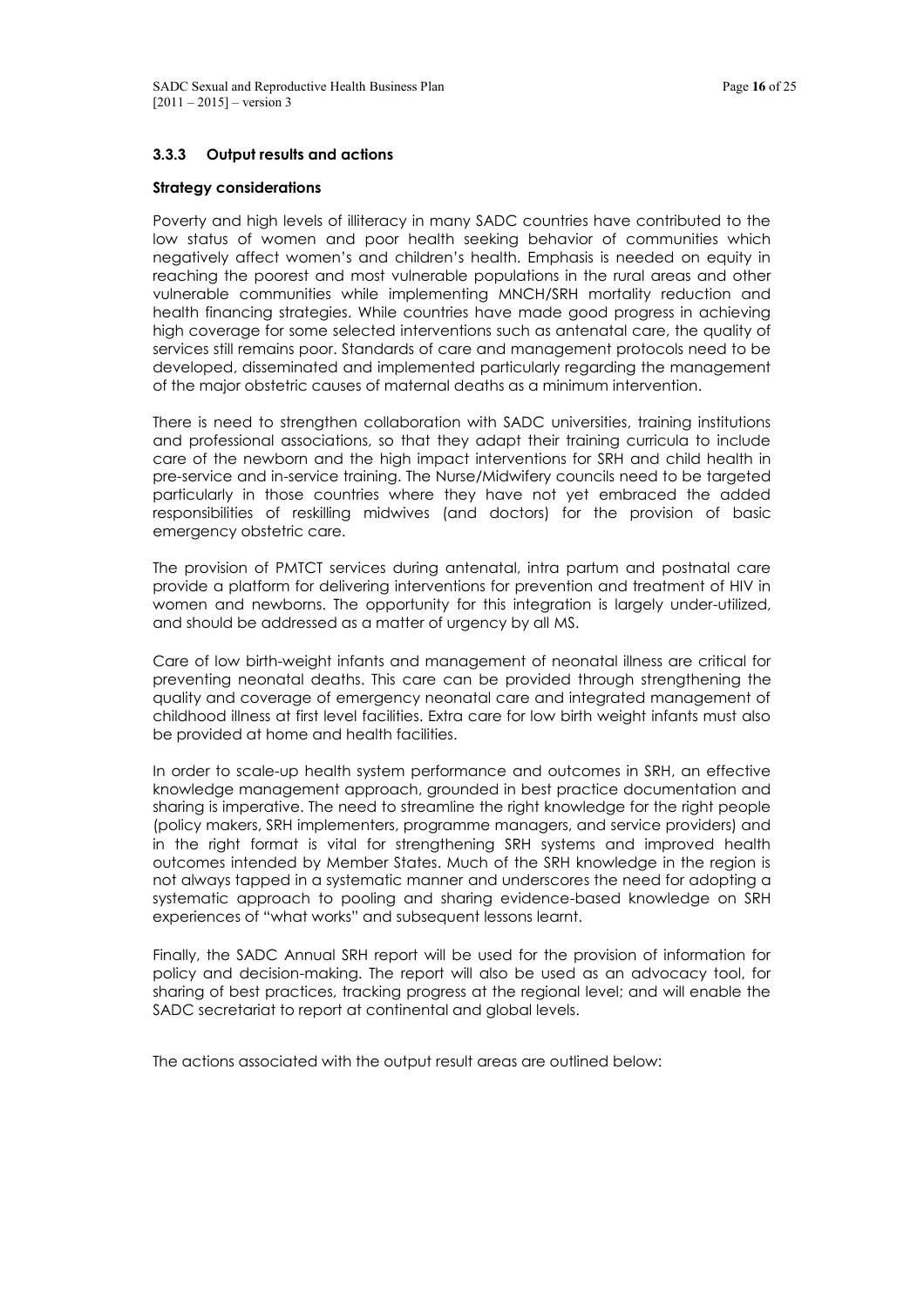#### Output result 1:

#### *SRH service provision policies, guidelines and protocols are harmonised and implemented in the region*

#### **Key actions:**

- 1.1 Identify and update SRH policies, guidelines and protocols and minimum standards in the region that relate to among other, repositioning family planning, prevention of abortion and management of complications, treatment of STIs, SRH Human Resources, linkages with other critical areas including HIV and AIDS, Nutrition, Malaria, TB and access to quality SRH services
- 1.2 Convene regional level meetings of Technical Committee and regional SRH partners; map out plan of action to revise/integrate/change/update the Health/SRH strategies, guidelines and protocols
- 1.3 Facilitate the mainstreaming of gender into SRH programs and policies
- 1.4 Assess progress related to regional and Pooled/ joint procurement of SRH commodities and essential medicines as part of the Pharmaceutical program of SADC
- 1.5 Facilitate policies and programmes that respond to the SRH needs of priority populations at risk, especially migrants, youth, people living with HIV and refugees
- 1.6 Develop regional minimum standards (ratios) for SRH service provision
- 1.7 Facilitate the scale-up of SRH information and services for young people
- 1.8 25% of country health budget to be allocated for SRH and earmarking 10% of the SADC HIV and AIDS Fund for SRH Regional activities

#### Output result 2

#### *SRH policies, strategies and programmes in the region benefit from the sharing of information, lessons learned and best practices among Member States*

#### **Key actions:**

- 2.1 Encourage partnership building and networking with Civil society, Research networks and institutions, Private sector, UN – ICPs and SADC HIV unit, SADC PF, Communication Networks, Youth Networks
- 2.2 Develop guidelines for documenting Best Practices in the implementation of SRH Programs in the Region;
- 2.3 Facilitate the documentation of Best Practices in the implementation of SRH Program
- 2.4 Strengthen the participation of MS in the SRH Regional program, Annual Partnership Forum and SADC SRH Technical Committee meetings
- 2.5 Support MS to develop systems for information generation, management and sharing to guide effective planning and implementation of SRH strategies
- 2,6 Establish and utilize the SADC SRH partnership to ensure regular update to partners on progress on implementation of SRH Business plan, integration of SRH strategies in countries, and mobilize and maintain partnerships
- 2,7 Establish and maintain a knowledge and information Portal on SRH

#### Output result 3.

#### *The capabilities of Member States to implement harmonised policies, strategies and guidelines are improved*

#### **Key actions**

- 3.1 Provide direct support to ALL Member states to revise/integrate/change/update the Health/SRH strategies that are integrated, gender responsive, human rights based and with clear and time bound deliverables on SRH
- 3,2 Sensitize and train sector program managers on the integration of SRH into sectoral Regional Guidelines and Standards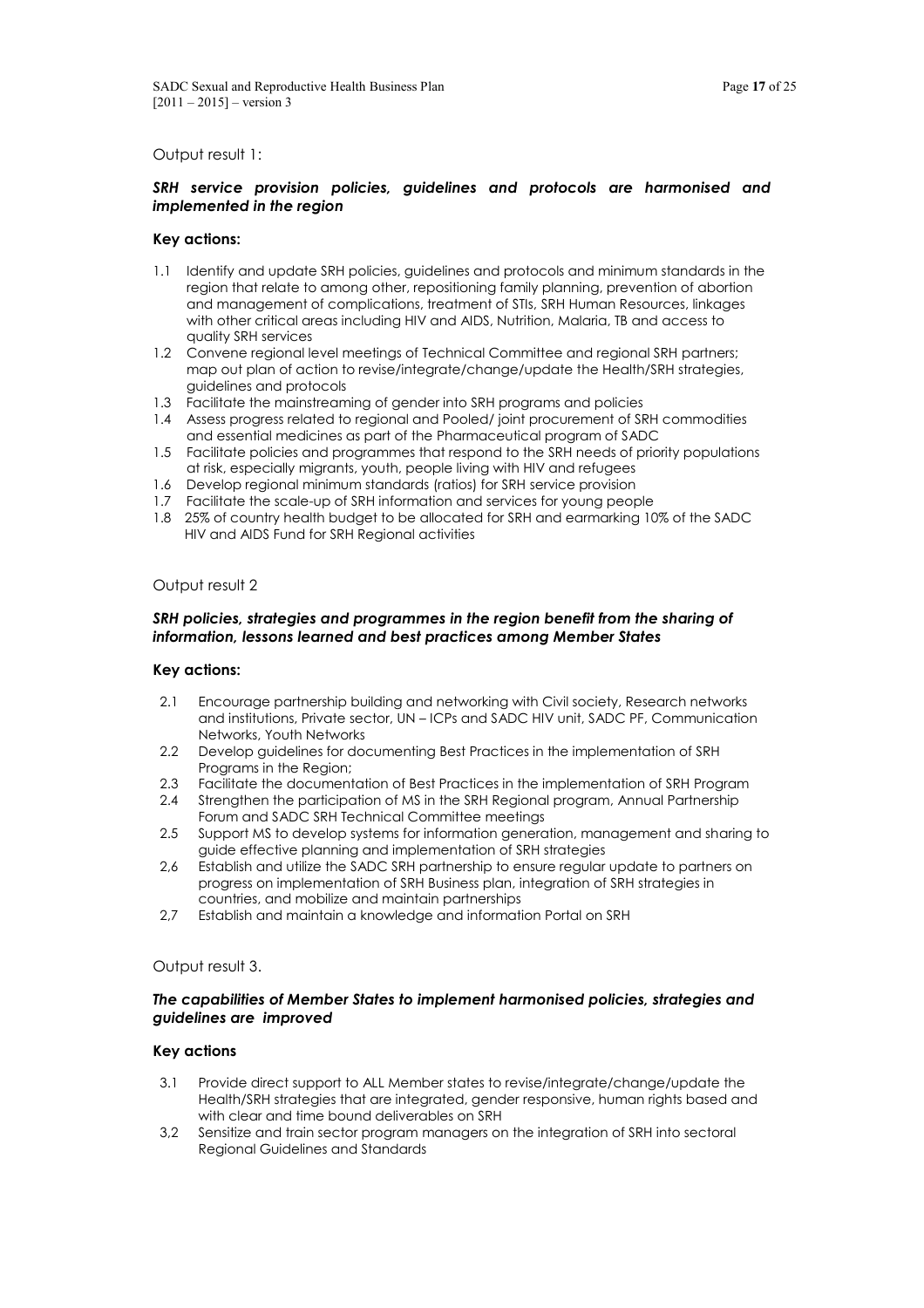- 3,3 Strengthen capacities of MoH on planning and procurement in order to ensure SRH commodity security and to ensure SRH commodities are included in the National Essential Medicines' List
- 3,4 Rapid assessment of TA on SRH available in the region and incorporate into a data base of technical resources
- 3,5 Advocate that systems requirements related to SRH service delivery at country level form part of efforts towards health systems improvement including human resources challenges
- 3,6 Identify the Regional SRH Ambassador and submit proposals to Ministers for consideration
- 3.7 Assist MS to translate regional, continental and international SRH commitments into national legislation
- 3.8 Develop sustainable financing strategy, disseminate to MS and mobilize resources for SRH for the region specifically for MDGs 4 and 5 and for the secretariat
- 3,9 Strengthen eMTCT services

#### Output result 4.

## *Monitoring and evaluation mechanisms and reporting of SRH programs and commitments at Member State level and within the region are strengthened*

#### **Key actions**

- 4.1 Support the research agenda on SRH in the region identify gaps, encourage research, and ensure access to research findings
- 4.2 Facilitate the establishment of reliable mechanisms for maternal / neonatal and child death reviews including community verbal autopsy; and data collection through strengthening national M&E systems and Special Committees
- 4.3 Support MS to harmonize reporting systems and tools to monitor SRH implementation in the region
- 4.4 Produce the annual SADC status and progress report on SRH in the region incorporating CARMMA and Maputo Plan of Action implementation
- 4.5 Advocate the SADC Parliamentary Forum to mainstream SRH into all its HIV and Health programs targeting Parliament and Members of Parliament
- 4.6 Midterm and summative evaluations of the SADC SRH Strategy and business plan

Output result 5.

#### *SRH programmes and services within the region are evidence-informed, targeted and responsive*

#### **Key actions**

- 5.1 Review national health strategies to identify challenges and gaps, and highlight opportunities for SRH integration with the submission of annual reports
- 5.2 Undertake cost estimates of SRH service provision in region for reaching targets by 2015
- 5.3 Actively advocate participation by MoH and other relevant SRH partners in processes related to law review of obstacles to fulfillment of reproductive health rights and service delivery in country (gender, human rights, children, marriage, abortion, HIV, sexual orientation etc) that includes the removal of all discriminatory, punitive laws and legislation that have a bearing on SRH.
- 5.4 Facilitate policies and programs that respond to the SRH needs of priority populations at risk, especially migrants and refugees
- 5.5 Support MS with the development and provision of IEC materials on SRH as the basis for all national and regional advocacy processes, social marketing programs and education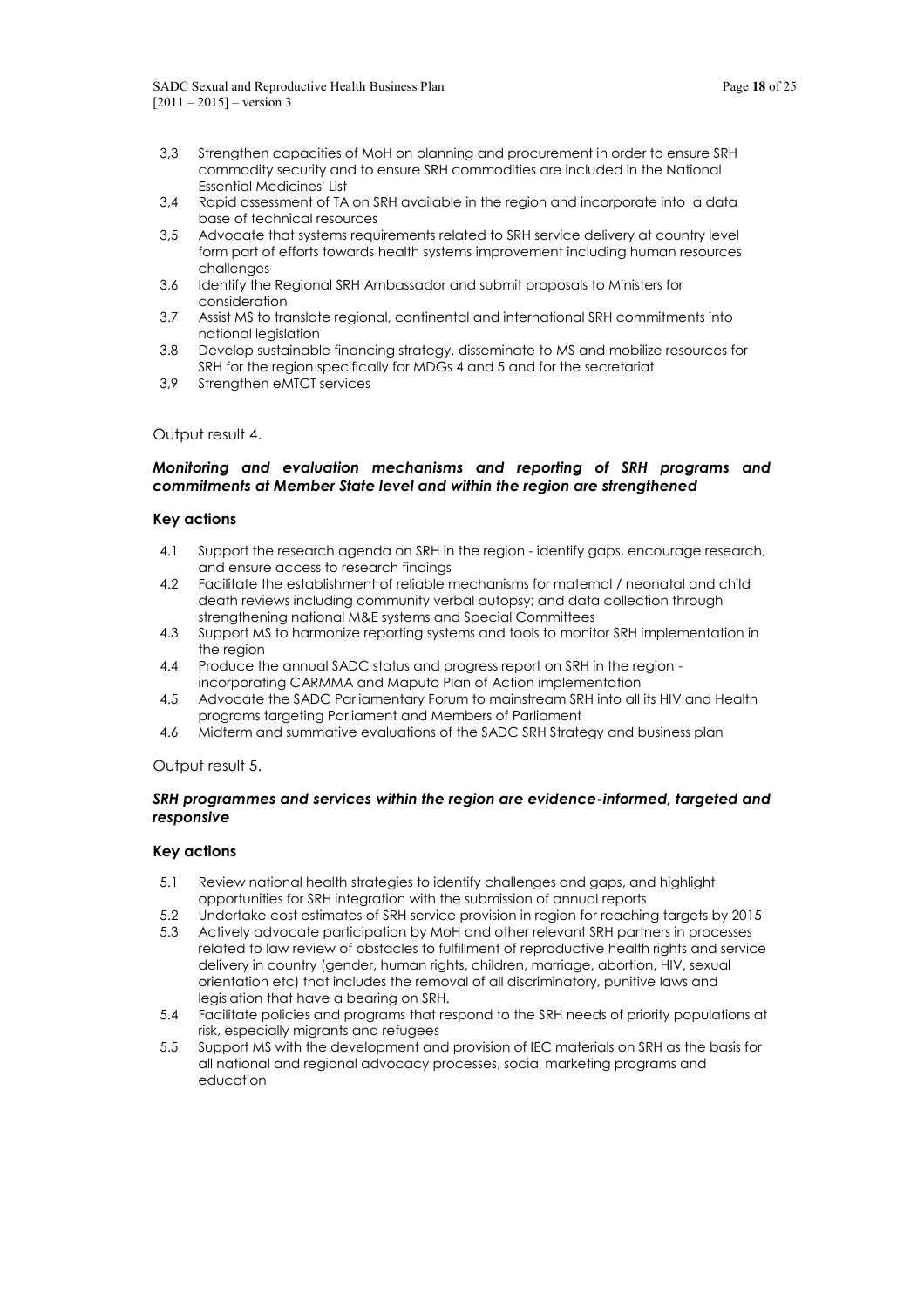# **4. Implementation of the business plan**

## **4.1 SADC Secretariat accountability**

All of the above mentioned strategic intervention areas with their output results and actions form part of the interventions of the SADC Secretariat towards helping to achieve the five objectives that have been defined in the SADC SRH Strategic Framework. The achievement of the five objectives reflected at the impact level involves a myriad of partners and stakeholders at regional and national levels. The strategic focus areas are the Secretariat specific actions and it is these actions and results that the Secretariat needs to be held accountable for regarding results.

## 4.2 **Roles and responsibilities at the political, operational and stakeholder levels**

At the MS level there are a number of role players that assume critical roles in addressing SRH. These include the political principals at country level, the various operational and technical bodies, civil society and International Cooperating Partners. These role players constitute the institutional framework of SADC that will help to implement the Strategic Framework and Business plan. Figure 4 below illustrates the institutional framework relevant to SRH.

## **At the political level:**

The Committee of Health Ministers and SADC will provide policy guidance and leadership for implementation. The SADC Secretariat will provide regular progress reports to the Ministers for policy decision-making. The final policy approval will be through the Council of Ministers who will receive regular reports and input from relevant Ministries. Where Ministers of other sectors meet in SADC fora, the SHD&SP and other Directorates will ensure that their agenda's consider SRH issues relevant to their sectors. The Secretariat will advocate for a proposed regional inter-ministerial task force, forum or symposium that will meet on a regular basis to help accelerate the mainstreaming of SRH issues and strengthen cross-sectoral collaboration and joint programming for holistic and comprehensive service delivery.

#### **At the operational and technical levels:**

The SADC Secretariat, through the Health programme in the Directorate of Social and Human Development and Special Programmes, will facilitate and coordinate the implementation of the business plan in collaboration with key national structures; and Regional and International partners. The Secretariat will fulfill this function through planning and management of programmes, resource mobilisation and coordination and development of harmonized policies and programmes. The SADC Secretariat will also coordinate monitoring and evaluation of implementation of regional policies and programmes.

#### **At the stakeholder partnership level**

The **SRH Partnership Forum** involving sectors and regional actors from civil society, the public and the private sectors, and development partners will provide a formal, representative structure for discussion, information sharing, consensus building and mutual support for all partners pertaining to SRH at a regional level. In addition, the Partnership Forum will be used to broker coordination arrangements and identify and mobilize assistance. Further, the Forum will be used as an accountability structure for all partners. Special sub-forums will be facilitated on an ad hoc basis where needed with specific interest groups /stakeholders such as the private sector, media, children and youth, people living with HIV and AIDS and other to enhance their contributions towards addressing SRH challenges in the region. Regional Civil Society Organisations and research institutions will serve a dual role as both implementing partners and in some cases technical advisors. Comparative advantages of individual institutions will be considered in assigning responsibilities. International Partners are expected to play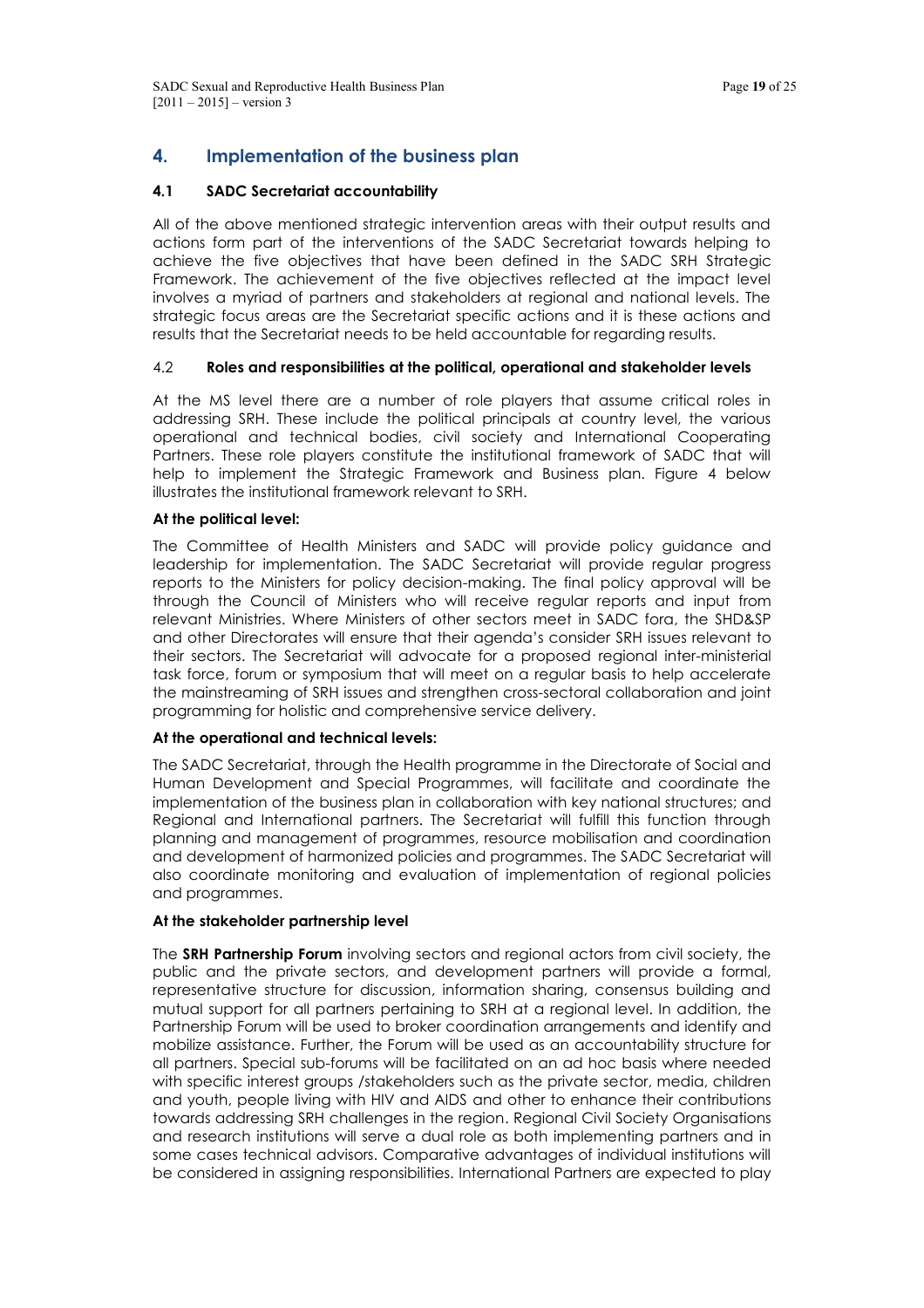a key role in providing technical assistance and resources for the implementation of the Strategic Framework and the business plan.

#### **At the programme level**

At the programme level, the SADC Secretariat is responsible for strategic management of programmes and for ensuring that regional programmes deliver on their objectives, serving the interests of the region. The Secretariat will mobilize funds for programmes and therefore is responsible to International Cooperating Partners, MS and stakeholders to ensure appropriate and efficient use of funds.

#### **Figure 4: Institutional Arrangements**



The Secretariat has access to above important forums, committees and meetings and can use these platforms to do the following:

- $\triangleright$  Reinforce the need for policy adoption based on regional policy frameworks, protocols and guidelines regarding SRH
- $\triangleright$  Reinforce the need for proper research and assessments; M&E systems that must provide the evidence of change regarding the myriad of indicators relevant to SRH
- $\triangleright$  Use the peer pressure approach to force non-cooperating MS to comply in the case of regional and global commitments
- $\triangleright$  Use the various platforms to advocate further resource investments in SRH such as the SADC HIV and AIDS Fund, funding by development partners and national funding
- Use the various platforms to drive key SRH advocacy messages and creating and maintaining a regional platform for regional engagement and voice
- $\triangleright$  Use the strategic platforms to share strategic information such as best practices, SRH reports, monitoring and data reports to name a few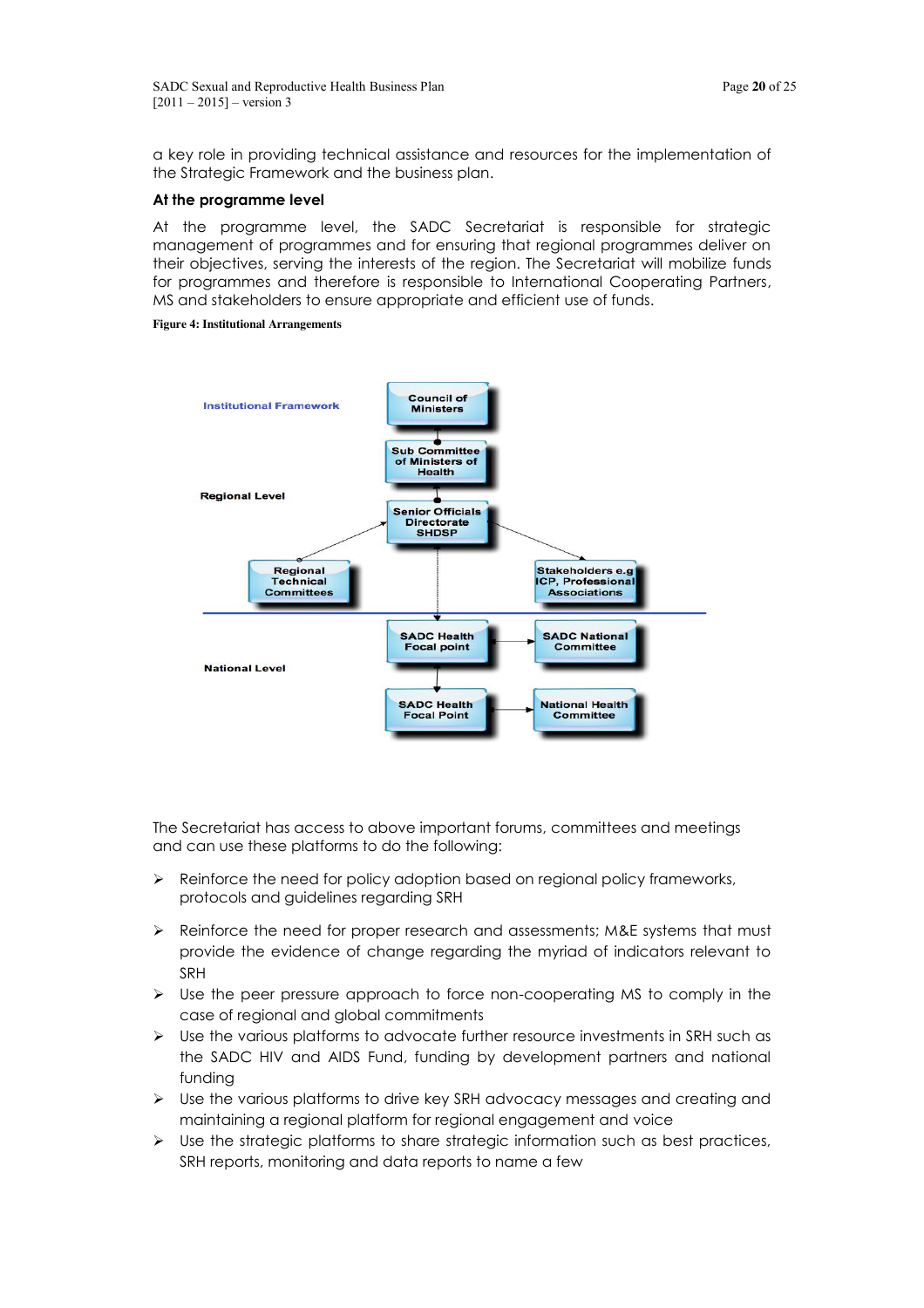The above platforms and mechanisms provide the basis of the comparative advantages the secretariat has in driving and advocating better harmonized, resourced, and capacitated approaches, policies and practices regarding SRH at both regional and national levels.

## **4.3 Institutional arrangements of the SRH unit**

The SRH unit is a small unit that creatively uses the resources within the SADC secretariat and partmnerships to achieve the imperatives of the SRH framework and business plan. The unit will use the adminsitrative personnel and overhead costs (except for salaries) to cover its running costs. The unit is located in the Directorate of Social and Human Development and Special Programmes (SHD&SP) and apart from engaging with the HIV and AIDS and gender units, will engage all the Directorates within the Secretariat. The business plan in lieu of the aforesaid makes provision for two professional staff members of the unit that will drive the SRH regional imperatives.

These posts include:

- SADC Regional SRH Coordinator
- SADC Regional Capacity Development and Knowledge Management Officer

## 5. **Monitoring and evaluating of the business plan**

A monitoring and evaluation framework and plan will be further refined to capture in detail the M&E activities in support of the Strategic Framework for HIV and AIDS, and the Business Plan. This will include establishing indicators and targets to assess the performance of SADC. M&E will include quantitative and qualitative information; also disaggregated by gender.

Capacity development is central to the response and it is essential that the SADC M&E Plan address this key concern. All monitoring and evaluation projects and programmes will incorporate a capacity development strategy that can ensure their feasibility and sustainability.

The M&E plan will:

- $\triangleright$  Ensure that progress towards the Framework's targets is documented.
- $\triangleright$  Act as early warning in cases where targets are unlikely to be achieved;
- $\triangleright$  Provide regular information to all stakeholders on progress in implementing the plan;
- $\triangleright$  Ensure the continuous sharpening and focusing of strategies and appropriate interventions

A key focus of M&E is to monitor all the global and regional commitments made by MS with reference to SRH such as Universal Access, MDGs and other. A major feature of the timeframe leading up to 2015 will be MS reporting on the meeting of Universal Access targets and MDGs by 2015. These are evaluation processes that will be happening at MS level.

The SRH business plan will be subject to a midterm evaluation in 2013, and an end of programme evaluation (summative) in 2015 that will assess the impacts achieved over the business plan timeline.

The SRH unit will actively encourage and call for the coordination of research on SRH in the region among academic institutions and organisations with areas of work focused on research or who are commissioned to do research. All relevant research on SRH commissioned by multilateral institutions, bi-lateral donors, organisations of civil society, health institutions and other need to be coordinated in the region to minimize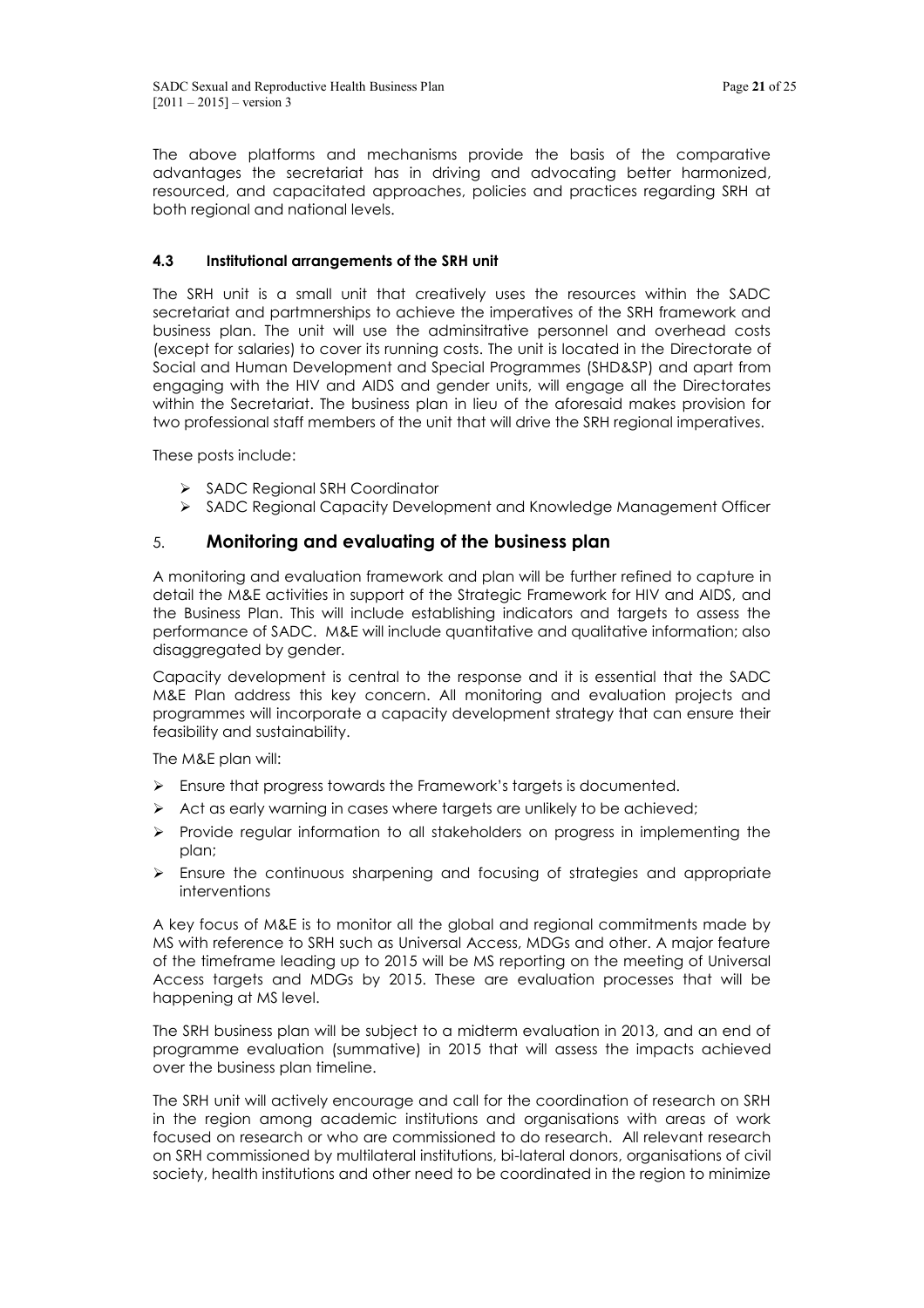duplication and overlaps. In this respect the SRH unit will act as a repository of research done at MS levels or regionally, in addition to commissioning its own research.

# **6. Cost Proposal**

## **6.1 Unit costs**

The cost proposal is summarized below and more detailed cost analysis forms part of the operational plan in annexure 1. The cost proposal budgets for each of the actions based on unit costs. Many of the unit costs are reflected as average costs and these are outlined below:

- o Daily subsistence allowance is calculated using an average USD 250
- o Flights costs in the region uses the average USD 1,500
- o Technical Assistance where consultants are contracted uses the daily rate of USD 500
- o Contributions are made towards regional meeting costs as it is not anticipated that the programme will cover all MS costs to attend meetings

The salary costs are calculated on a 13-month basis to take account of bonuses and other costs normally associated with salary such as benefits and other deductions. As noted above in 4.3, provision is made for the two professional posts as other administrative personnel and costs will be covered by the Secretariat. Implicit within the calculation logic is the fact that the two staff members will take responsibility for all of the actions especially with reference to advocacy, coordination, knowledge management and national, regional meetings.

## **6.2 Summary of costs**

In table 4 below is a summary of costs spread over the five years for each of the outcome result areas.

**Table 4: Costs of each of the outcome result areas**

| <b>Output results</b>                                                                                                                                       | $2012 - 2015$<br>budget (USD) |
|-------------------------------------------------------------------------------------------------------------------------------------------------------------|-------------------------------|
| 1. SRH service provision policies, guidelines and protocols are harmonised and<br>implemented in the region                                                 | 160,000                       |
| 2. SRH policies, strategies and programmes in the region benefit from the sharing<br>of information, lessons learned and best practices among Member States | 287,500                       |
| 3. The capabilities of Member States to implement harmonised policies, strategies<br>and guidelines are improved                                            | 322,750                       |
| 4. Monitoring and evaluation mechanisms and reporting of SRH programs and<br>commitments at Member State level and within the region are strengthened       | 722,000                       |
| 5. SRH programmes and services within the region are evidence-informed,<br>targeted and responsive                                                          | 85,000                        |
| Total overhead cost **                                                                                                                                      | 924,524                       |
| <b>Total cost</b>                                                                                                                                           | 2,516,744                     |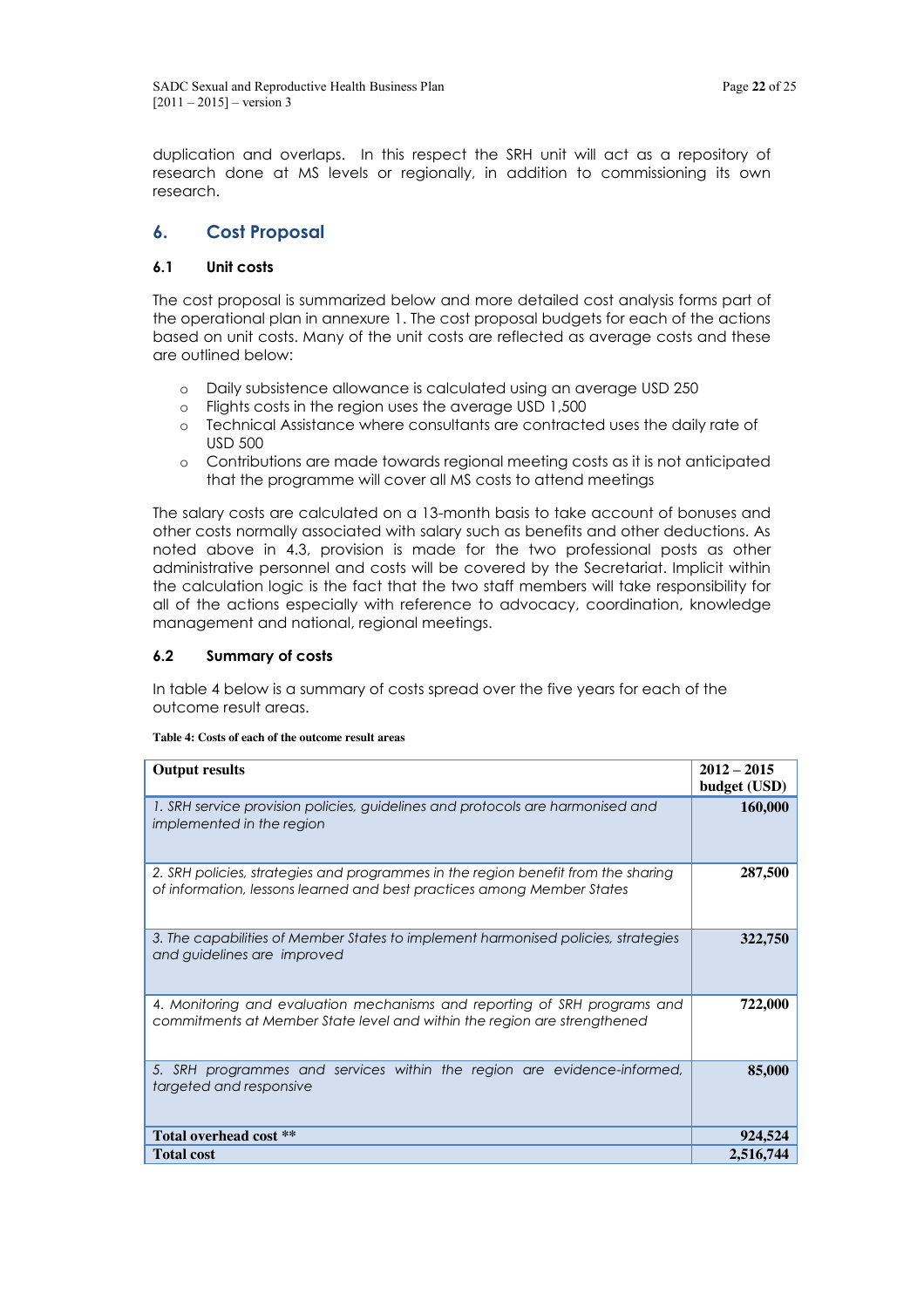### *\*\* Note this amount includes the salary costs and equipment costs.*

The total indicative budget is **USD 2,516,744** for the four years with an average cost per annum of USD 609,193.

## 7. **Operational plan**

#### **Tabulation of the Operational Plan**

The operational plan is attached in annexure 1. The table tabulates all the output results needed to help achieve the outcome results (and therefore the strategic objectives of the SRH Strategic Framework), along with actions plotted over the fiveyear timeline. Indicators are defined for the actions as well as the indicative costs.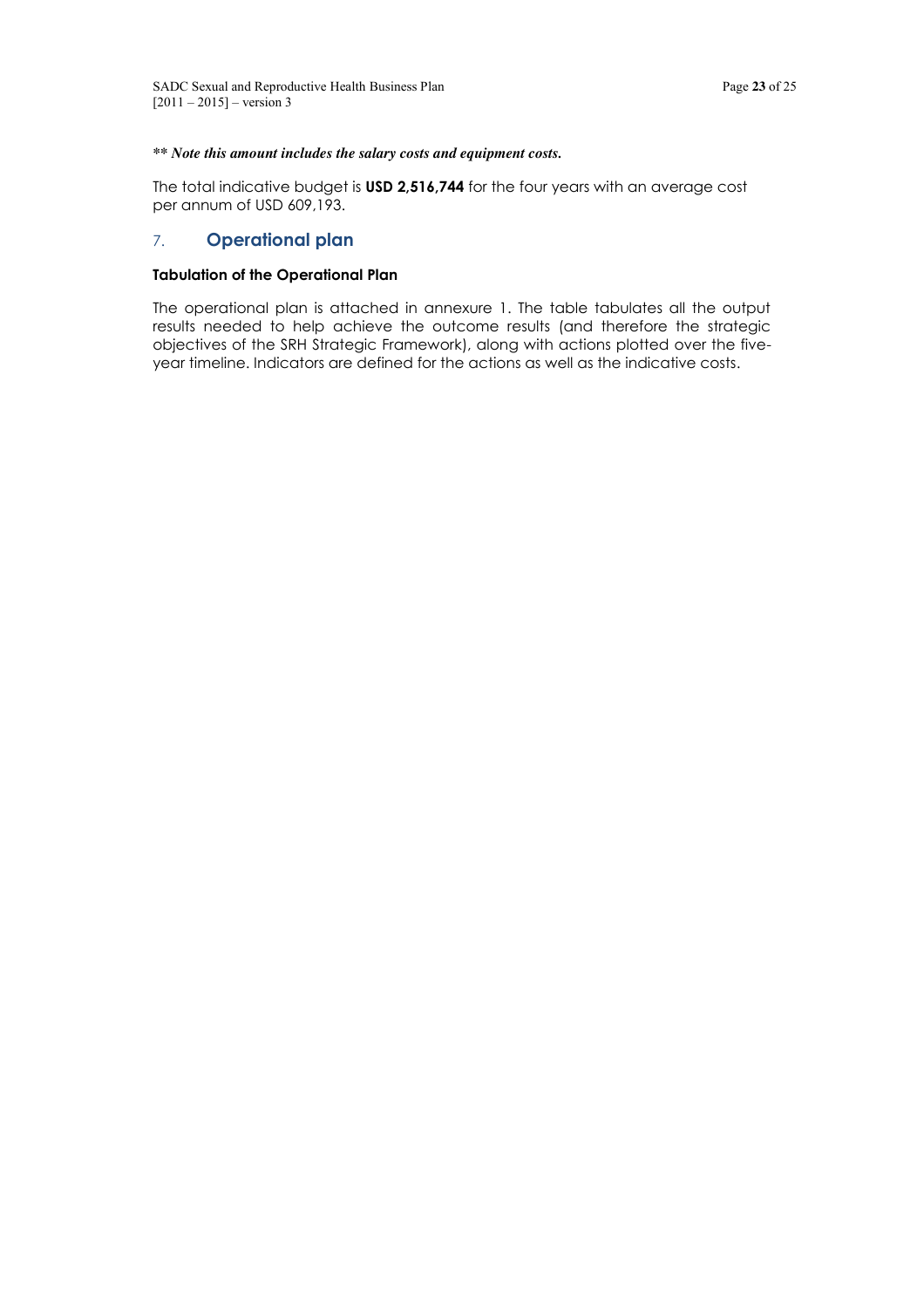**Annexure 1: Operational Plan**